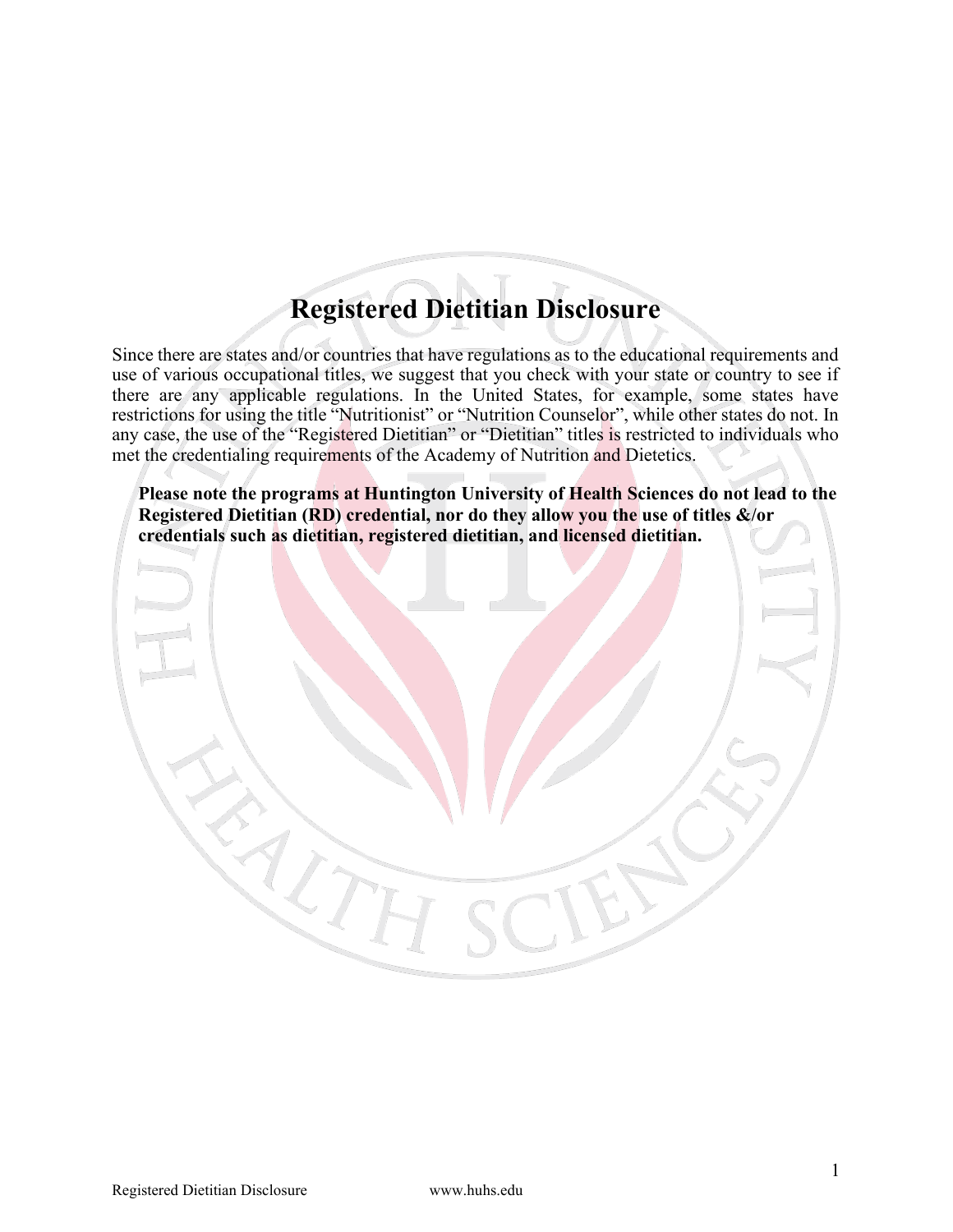# **State Index**

You may click on your state or territory, and it will take you to the appropriate page.

Ē

[Alabama](#page-2-0) [Alaska](#page-2-1) [American Samoa](#page-2-2) [Arizona](#page-3-0) [Arkansas](#page-3-1) [California](#page-3-2) [Colorado](#page-4-0) **[Connecticut](#page-4-1) [Delaware](#page-4-2)** [District of Columbia](#page-5-0) [Florida](#page-5-1) [Georgia](#page-5-2) **[Guam](#page-6-0)** [Hawaii](#page-6-1) [Idaho](#page-7-0) [Illinois](#page-7-1) **[Indiana](#page-7-2)** [Iowa](#page-8-0) [Kansas](#page-8-1) **[Kentucky](#page-8-2)** [Louisiana](#page-9-0) [Maine](#page-9-1) [Maryland](#page-10-0) **[Massachusetts](#page-10-1) [Michigan](#page-10-2)** [Minnesota](#page-11-0) **[Mississippi](#page-11-1) [Missouri](#page-11-2)** 红万

**[Montana](#page-12-0)** [Nebraska](#page-12-1) Nevada [New Hampshire](#page-13-0) [New Jersey](#page-13-1) [New Mexico](#page-14-0) [New York](#page-14-1) [North Carolina](#page-14-2) [North Dakota](#page-15-0) [Ohio](#page-15-1) [Oklahoma](#page-15-2) **[Oregon](#page-15-2)** [Pennsylvania](#page-16-0) [Puerto Rico](#page-17-0) [Rhode Island](#page-17-1) [South Carolina](#page-17-2) [South Dakota](#page-18-0) [Tennessee](#page-18-1) **[Texas](#page-18-2)** [US Virgin Islands](#page-20-0) [Utah](#page-19-0) **[Vermont](#page-20-1)** [Virginia](#page-20-2) **[Washington](#page-20-3)** [West Virginia](#page-21-0) [Wisconsin](#page-21-1) [Wyoming](#page-21-2)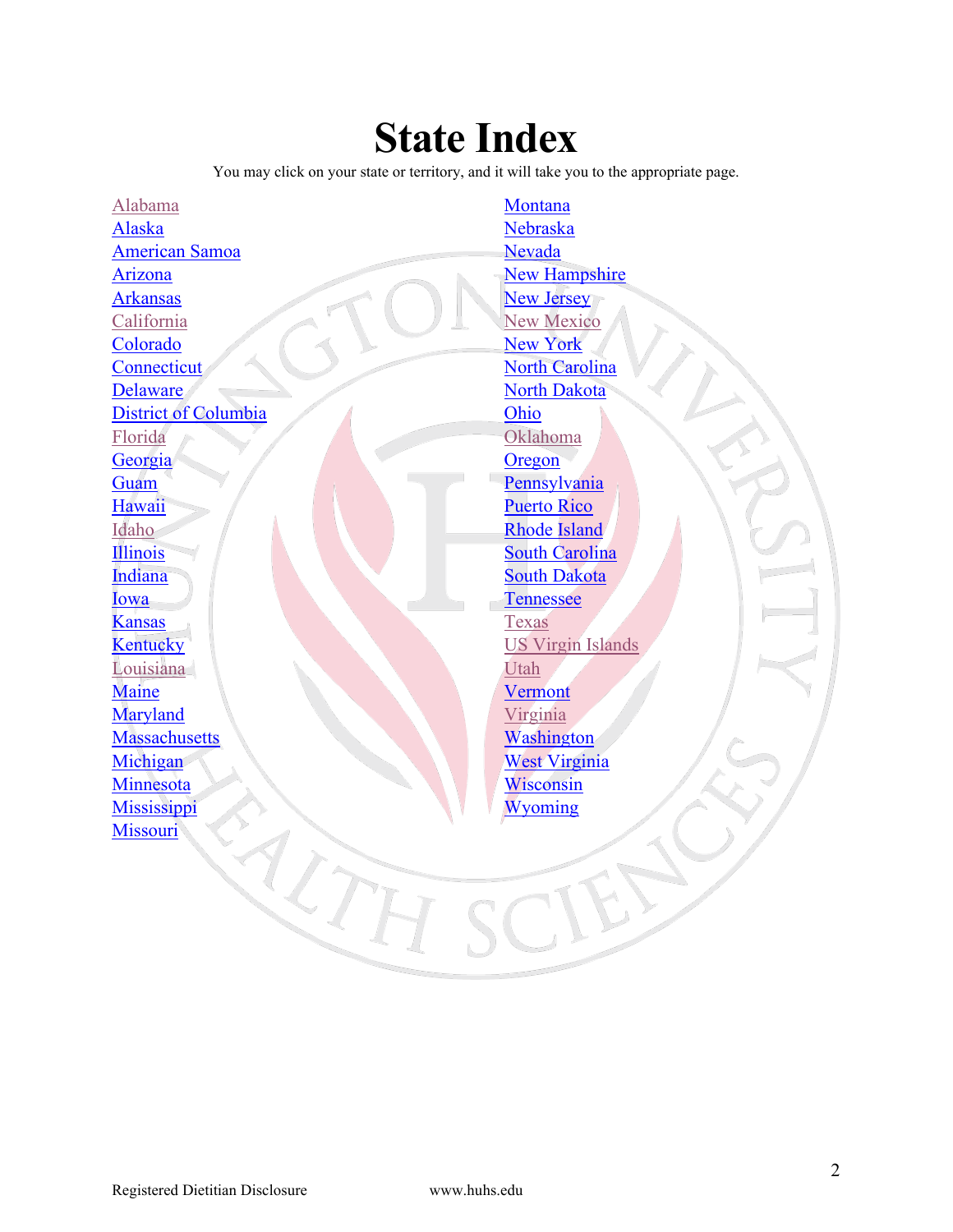#### <span id="page-2-0"></span>**Alabama**

An HUHS nutrition degree does not allow you to obtain licensure as a registered dietitian in Alabama, nor does it allow you the use of titles &/or credentials such as: dietitian, registered dietitian, and licensed dietitian. For further information on titles and credentials, please review the resources listed below.

To assure that HUHS's nutrition degree will help you achieve your professional goals, please contact Alabama's dietetics board to determine relevant practice restrictions.

*Alabama Board of Examiners for Dietetic/Nutrition Practice 400 South Union Street, Suite 445 Montgomery, AL 36104 334.242.4505 [http://www.boed.alabama.gov](http://www.boed.alabama.gov/)*

For information on Alabama's laws, rules, and regulations regarding the use of title in the field of dietetics and nutrition: <https://theana.org/Alabama>

<https://www.holisticcouncil.org/alabama.html>

#### <span id="page-2-2"></span>**American Samoa**

An HUHS nutrition degree does not allow you to obtain licensure as a registered dietitian in American Samoa, nor does it allow you the use of titles  $\&$ /or credentials such as: dietitian, registered dietitian, and licensed dietitian. For further information on titles and credentials, please review the resources listed below.

To assure that HUHS's nutrition degree will help you achieve your professional goals, please contact American Samoa's dietetics board to determine relevant practice restrictions.

*DHSS PO Box 997534 Pago Pago, Eastern District, AS 96799 684.633.1571 [https://eatrightinternational.org/wp-content/uploads/2017/06/am-sam-cis-2012\\_02.pdf](https://eatrightinternational.org/wp-content/uploads/2017/06/am-sam-cis-2012_02.pdf)*

#### <span id="page-2-1"></span>**Alaska**

An HUHS nutrition degree does not allow you to obtain licensure as a registered dietitian in Alaska, nor does it allow you the use of titles &/or credentials such as: dietitian, registered dietitian, and licensed dietitian. For further information on titles and credentials, please review the resources listed below.

To assure that HUHS's nutrition degree will help you achieve your professional goals, please contact Alaska's dietetics board to determine relevant practice restrictions.

*State of Alaska Department of Commerce, Community, and Economic Development Division of Occupational Licensing Post Office Box 110806 Juneau, AK 99811 Deborah Roesch Phone: 907.465.3142*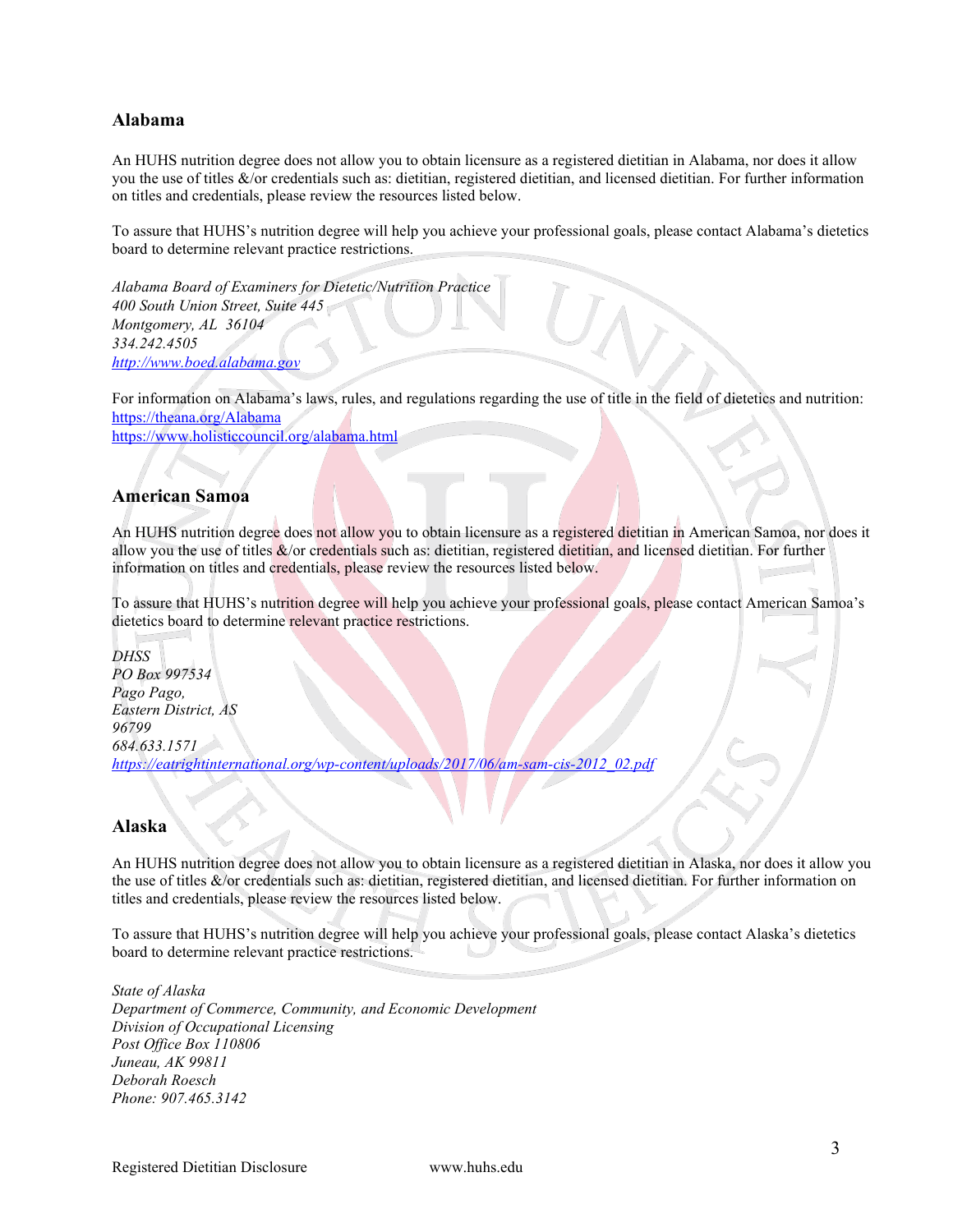#### *<https://www.commerce.alaska.gov/web/cbpl/ProfessionalLicensing/DietitiansNutritionists.aspx>*

For information on Alaska's laws, rules, and regulations regarding the use of title in the field of dietetics and nutrition: <https://theana.org/Alaska> <https://www.holisticcouncil.org/alaska.html>

#### <span id="page-3-0"></span>**Arizona**

Arizona has no licensure requirements or other restrictions relating to working as a nutritionist within the state. Any degree offered from HUHS's nutrition degree will provide you with the knowledge required to get you started on a career in nutrition.

Although Arizona has no licensure law or other restrictions relating to working as a nutritionist within the state, as a practitioner, we suggest full disclosure to your clients that you are not [registered,](http://nutritionadvocacy.org/laws-state#68) [certified,](http://nutritionadvocacy.org/laws-state#63) or a licensed registered dietitian.

#### <span id="page-3-1"></span>**Arkansas**

An HUHS nutrition degree does not allow you to obtain licensure as a registered dietitian in Arkansas, nor does it allow you the use of titles &/or credentials such as: dietitian, registered dietitian, and licensed dietitian. For further information on titles and credentials, please review the resources listed below.

To assure that HUHS's nutrition degree will help you achieve your professional goals, please contact Arkansas's dietetics board to determine relevant practice restrictions.

*Arkansas Dietetics Licensing Board Post Office Box 1016 North Little Rock, AR 72115 501.580.9294 <http://www.ardieteticslicbrd.net/contact.html> http://www.ardieteticslicbrd.net/docs/pdf/rules.pdf*

For information on Arkansas's laws, rules, and regulations regarding the use of title in the field of dietetics and nutrition: <https://theana.org/Arkansas> <https://www.holisticcouncil.org/arkansas.html>

#### <span id="page-3-2"></span>**California**

An HUHS nutrition degree does not allow you to obtain licensure as a registered dietitian in California, nor does it allow you the use of titles &/or credentials such as: dietitian, registered dietitian, and licensed dietitian. For further information on titles and credentials, please review the resources listed below.

To assure that HUHS's nutrition degree will help you achieve your professional goals, please contact California's dietetics board to determine relevant practice restrictions.

Department of Consumer Affairs Consumer Information Division 1625 North Market Blvd., Suite N 112 Sacramento, CA 95834 (800) 952-5210 *<https://www.dca.ca.gov/consumers/wll.shtml>*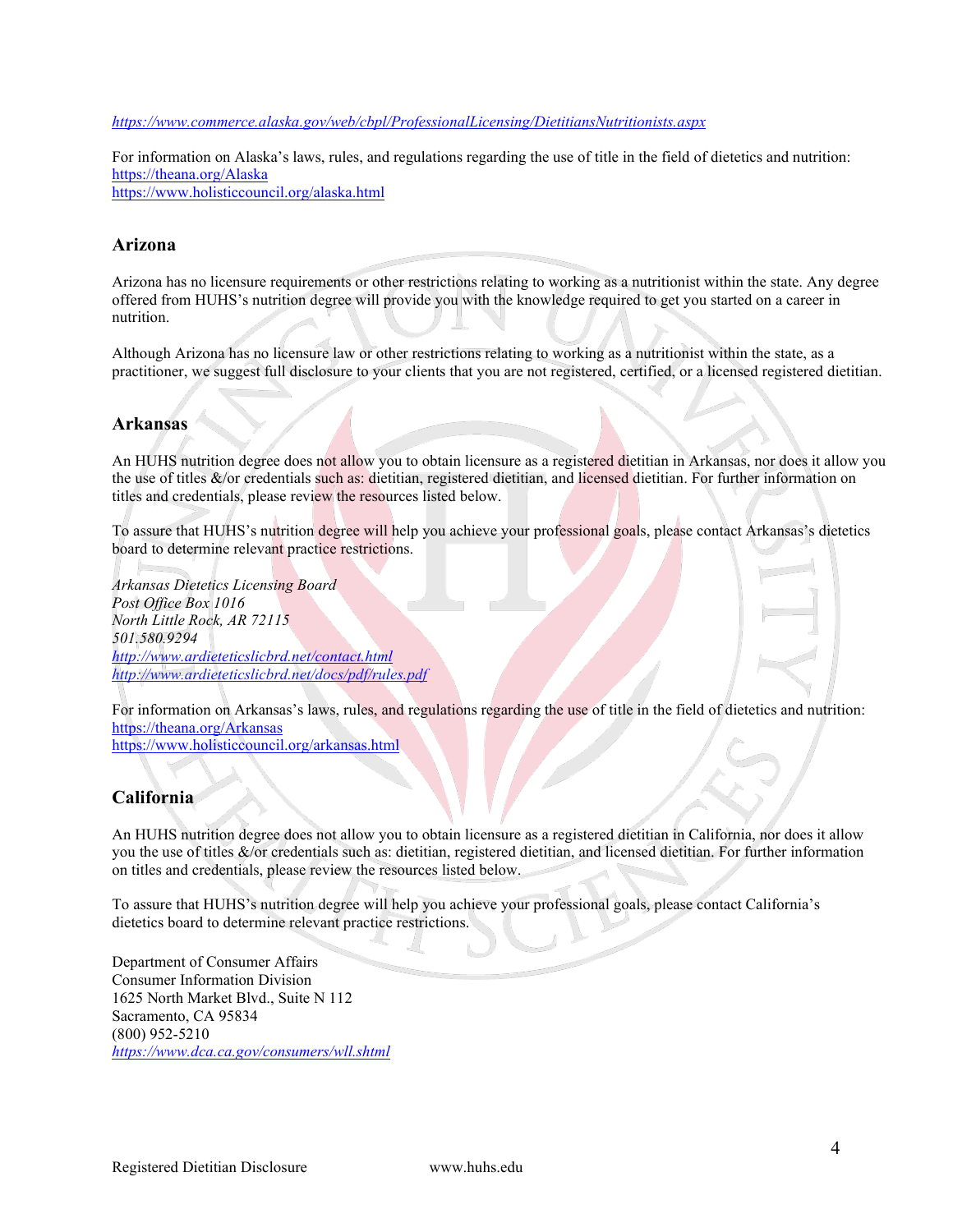For information on California's laws, rules, and regulations regarding the use of title in the field of dietetics and nutrition: <https://theana.org/california> <https://www.holisticcouncil.org/california.html>

#### <span id="page-4-0"></span>**Colorado**

Colorado has no licensure requirements or other restrictions relating to working as a nutritionist within the state. Any degree offered from HUHS's nutrition degree will provide you with the knowledge required to get you started on a career in nutrition.

Although Colorado has no licensure law or other restrictions relating to working as a nutritionist within the state, as a practitioner, we suggest full disclosure to your clients that you are not [registered](http://nutritionadvocacy.org/laws-state#68) or a licensed registered dietitian.

<https://www.holisticcouncil.org/colorado.html>

#### <span id="page-4-1"></span>**Connecticut**

An HUHS nutrition degree does not allow you to obtain licensure as a registered dietitian in Connecticut, nor does it allow you the use of titles &/or credentials such as: dietitian, registered dietitian, and licensed dietitian. For further information on titles and credentials, please review the resources listed below.

To assure that HUHS's nutrition degree will help you achieve your professional goals, please contact Connecticut's dietetics board to determine relevant practice restrictions.

*Connecticut Department of Public Health Dietitian-Nutritionist Certification 410 Capitol Avenue, MS #12 APP Post Office Box 340308 Hartford, CT 06134 860.509.7603 [www.ct.gov/dph](http://www.ct.gov/dph)*

For information on Connecticut's laws, rules, and regulations regarding the use of title in the field of dietetics and nutrition: <https://theana.org/Connecticut> <https://www.holisticcouncil.org/connecticut.html>

#### <span id="page-4-2"></span>**Delaware**

An HUHS nutrition degree does not allow you to obtain licensure as a registered dietitian in Delaware, nor does it allow you the use of titles &/or credentials such as: dietitian, registered dietitian, and licensed dietitian. For further information on titles and credentials, please review the resources listed below.

To assure that HUHS's nutrition degree will help you achieve your professional goals, please contact Delaware's dietetics board to determine relevant practice restrictions.

*Division of Professional Regulation Delaware State Board on Dietetics/Nutrition 861 Silver Lake Blvd, Suite 203 Dover, DE 19904 302.744.4500 [https://dpr.delaware.gov](https://dpr.delaware.gov/)*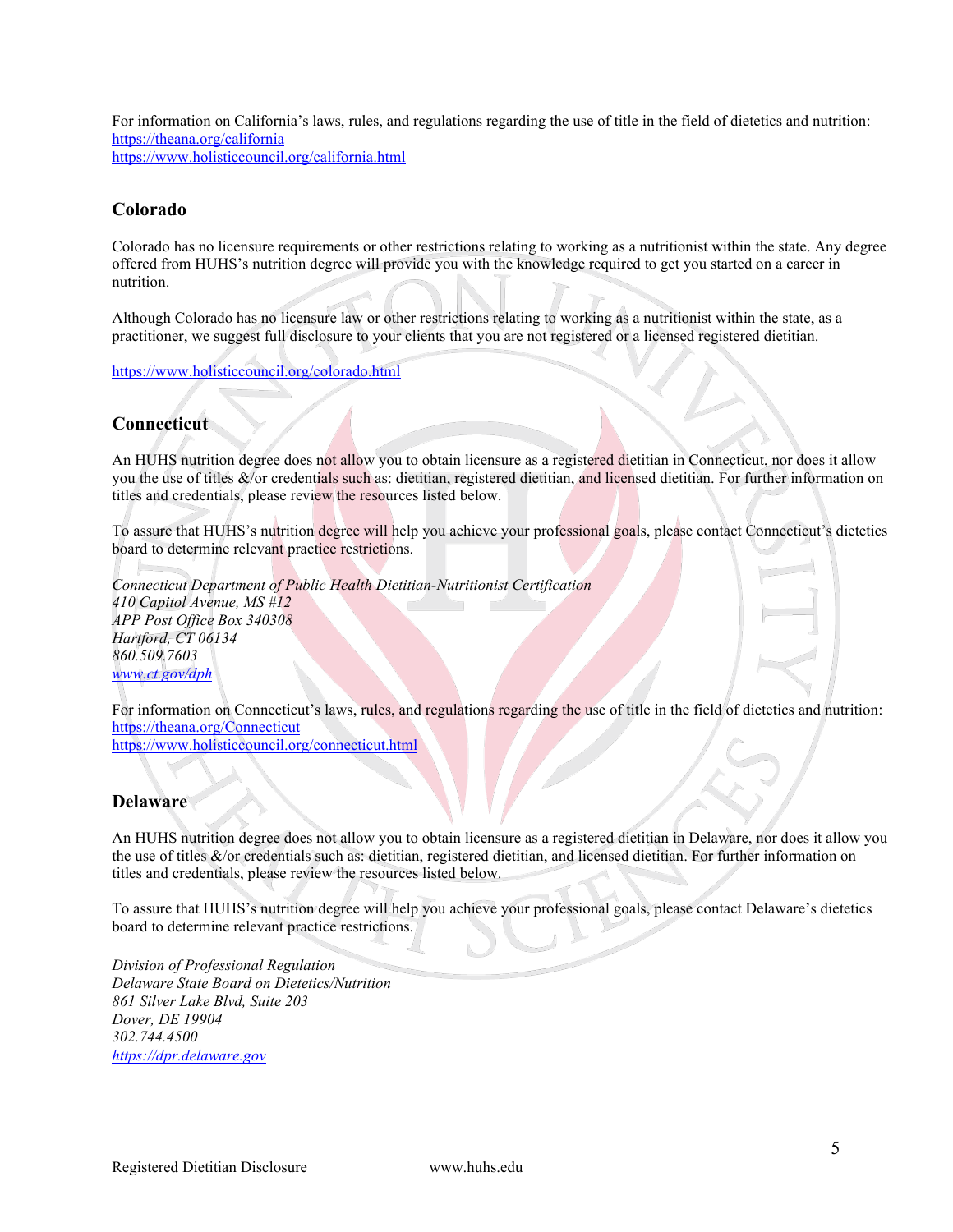For information on Delaware's laws, rules, and regulations regarding the use of title in the field of dietetics and nutrition: <https://theana.org/Delaware> <https://www.holisticcouncil.org/delaware.html>

#### <span id="page-5-0"></span>**District of Columbia**

An HUHS nutrition degree does not allow you to obtain licensure as a registered dietitian in the District of Columbia, nor does it allow you the use of titles &/or credentials such as: dietitian, registered dietitian, and licensed dietitian. For further information on titles and credentials, please review the resources listed below.

To assure that HUHS's nutrition degree will help you achieve your professional goals, please contact the District of Columbia's dietetics board to determine relevant practice restrictions.

*Health Licensing Specialist Dietetic/Nutrition The Department of Health 899 North Capitol Street, NE, Washington, DC 20002 Phone: (202) 442-5955 <https://dchealth.dc.gov/node/146192>*

For information on the District of Columbia's laws, rules, and regulations regarding the use of title in the field of dietetics and nutrition:

<https://theana.org/DC> <https://www.holisticcouncil.org/district-of-columbia.html>

## <span id="page-5-1"></span>**Florida**

An HUHS nutrition degree does not allow you to obtain licensure as a registered dietitian in Florida, nor does it allow you the use of titles &/or credentials such as: dietitian, registered dietitian, and licensed dietitian. For further information on titles and credentials, please review the resources listed below.

To assure that HUHS's nutrition degree will help you achieve your professional goals, please contact Florida's dietetics board to determine relevant practice restrictions.

*Florida Dietetic & Nutrition Practice Council 4052 Bald Cypress Way, BIN-CO5 Tallahassee, FL 32399-3255 850.245.4373 ext. 3475 <http://www.floridahealth.gov/licensing-and-regulation/dietetic-nutrition/index.html>*

For information on Florida's laws, rules, and regulations regarding the use of title in the field of dietetics and nutrition: <https://theana.org/Florida> <https://www.holisticcouncil.org/florida.html>

#### <span id="page-5-2"></span>**Georgia**

An HUHS nutrition degree does not allow you to obtain licensure as a registered dietitian in Georgia, nor does it allow you the use of titles &/or credentials such as: dietitian, registered dietitian, and licensed dietitian. For further information on titles and credentials, please review the resources listed below.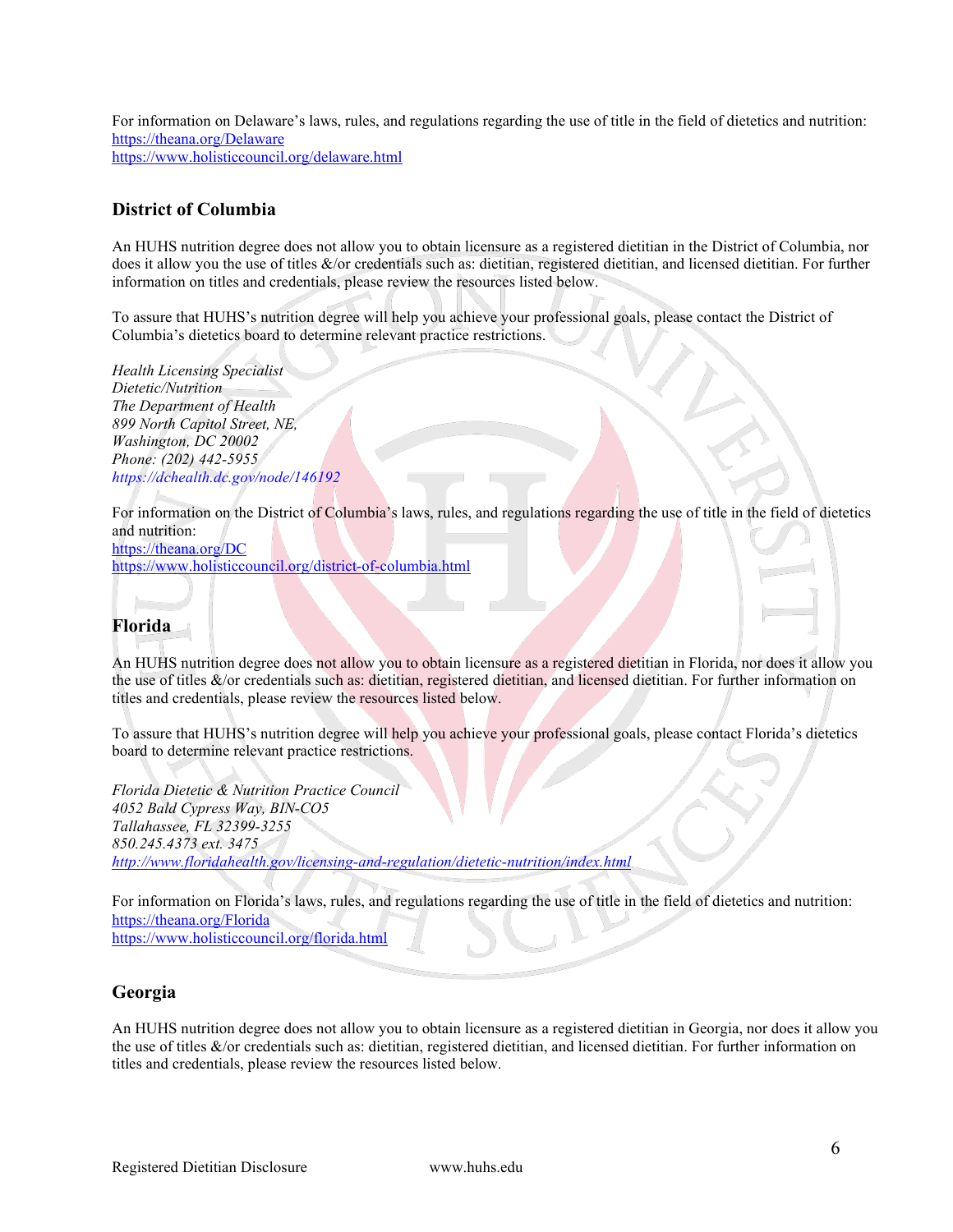To assure that HUHS's nutrition degree will help you achieve your professional goals, please contact Georgia's dietetics board to determine relevant practice restrictions.

*Board of Examiners of Licensed Dietitians 237 Coliseum Drive Macon, GA 31217-3858 478.207.2440 <http://sos.ga.gov/index.php/licensing/plb/19>*

For information on Georgia's laws, rules, and regulations regarding the use of title in the field of dietetics and nutrition: <https://theana.org/Georgia> <https://www.holisticcouncil.org/georgia.html>

#### <span id="page-6-0"></span>**Guam**

An HUHS nutrition degree does not allow you to obtain licensure as a registered dietitian in Guam, nor does it allow you the use of titles &/or credentials such as: dietitian, registered dietitian, and licensed dietitian. For further information on titles and credentials, please review the resources listed below.

To assure that HUHS's nutrition degree will help you achieve your professional goals, please contact Guam's dietetics board to determine relevant practice restrictions.

*Health Professional Licensing Office 123 Chalan Kareta Mangilao, Guam 96913 671.735.7404 <https://dphss.guam.gov/health-professional-licensing-office-3/>*

For information on Georgia's laws, rules, and regulations regarding the use of title in the field of dietetics and nutrition: <https://theana.org/Guam>

#### <span id="page-6-1"></span>**Hawaii**

An HUHS nutrition degree does not allow you to obtain licensure as a registered dietitian in Hawaii, nor does it allow you the use of titles &/or credentials such as: dietitian, registered dietitian, and licensed dietitian. For further information on titles and credentials, please review the resources listed below.

To assure that HUHS's nutrition degree will help you achieve your professional goals, please contact Hawaii's dietetics board to determine relevant practice restrictions.

*Office of Health Care Assurance 601 Kamokila Boulevard, Room 361 Kaplei, HI 96707 808.692.7400 [health.hawaii.gov/ohca/state-licensing-section/](http://health.hawaii.gov/ohca/state-licensing-section/)*

For information on Hawaii's laws, rules, and regulations regarding the use of title in the field of dietetics and nutrition: <https://theana.org/Hawaii> <https://www.holisticcouncil.org/hawaii.html>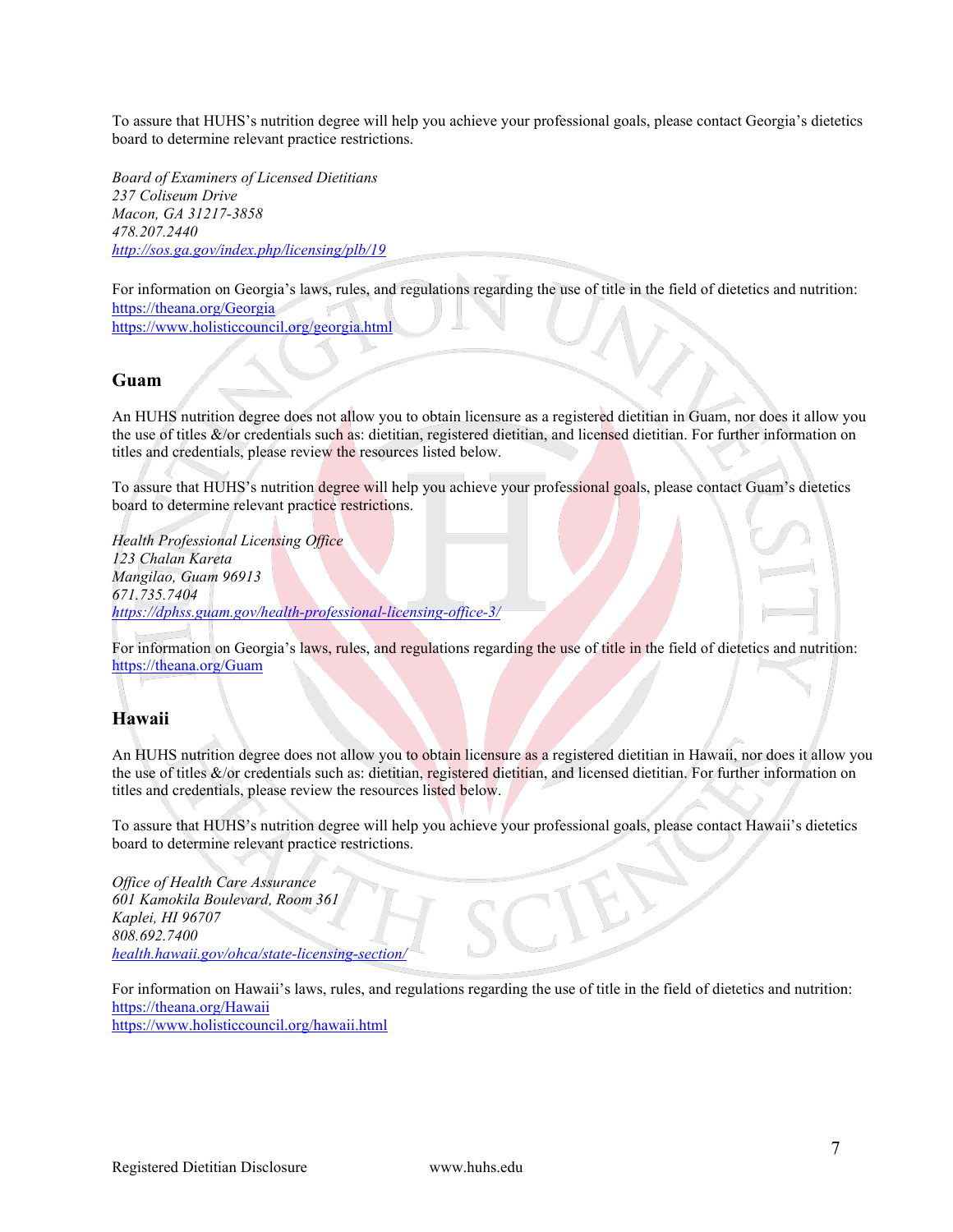#### <span id="page-7-0"></span>**Idaho**

An HUHS nutrition degree does not allow you to obtain licensure as a registered dietitian in Idaho, nor does it allow you the use of titles &/or credentials such as: dietitian, registered dietitian, and licensed dietitian. For further information on titles and credentials, please review the resources listed below.

To assure that HUHS's nutrition degree will help you achieve your professional goals, please contact Idaho's dietetics board to determine relevant practice restrictions.

*Idaho Board of Medicine Post Office Box 83720 Boise, ID 83720-0058 208.327.7000 <https://bom.idaho.gov/BOMPortal/BoardPage.aspx?Board=DIE>*

For information on Hawaii's laws, rules, and regulations regarding the use of title in the field of dietetics and nutrition: <https://theana.org/Idaho> <https://www.holisticcouncil.org/idaho.html>

#### <span id="page-7-1"></span>**Illinois**

An HUHS nutrition degree does not allow you to obtain licensure as a registered dietitian in Illinois, nor does it allow you the use of titles &/or credentials such as: dietitian, registered dietitian, and licensed dietitian. For further information on titles and credentials, please review the resources listed below.

To assure that HUHS's nutrition degree will help you achieve your professional goals, please contact Illinois's dietetics board to determine relevant practice restrictions. mп.

*Department of Financial and Professional Regulation 320 West Washington, 3rd Floor Springfield, IL 62786 888.473.4858 <http://www.idfpr.com/profs/DietNutrition.asp>*

For information on Illinois's laws, rules, and regulations regarding the use of title in the field of dietetics and nutrition: <https://theana.org/Illinois>

<https://www.holisticcouncil.org/illinois.html>

#### <span id="page-7-2"></span>**Indiana**

An HUHS nutrition degree does not allow you to obtain licensure as a registered dietitian in Indiana, nor does it allow you the use of titles &/or credentials such as: dietitian, registered dietitian, and licensed dietitian. For further information on titles and credentials, please review the resources listed below.

To assure that HUHS's nutrition degree will help you achieve your professional goals, please contact Indiana's dietetics board to determine relevant practice restrictions.

*Indiana Professional Licensing Agency 402 W. Washington Street, Room 072 Indianapolis, IN 46204 317.234.2060 [pla3@pla.in.gov](mailto:pla3@pla.in.gov) [www.in.gov/pla/diet.htm](http://www.in.gov/pla/diet.htm)*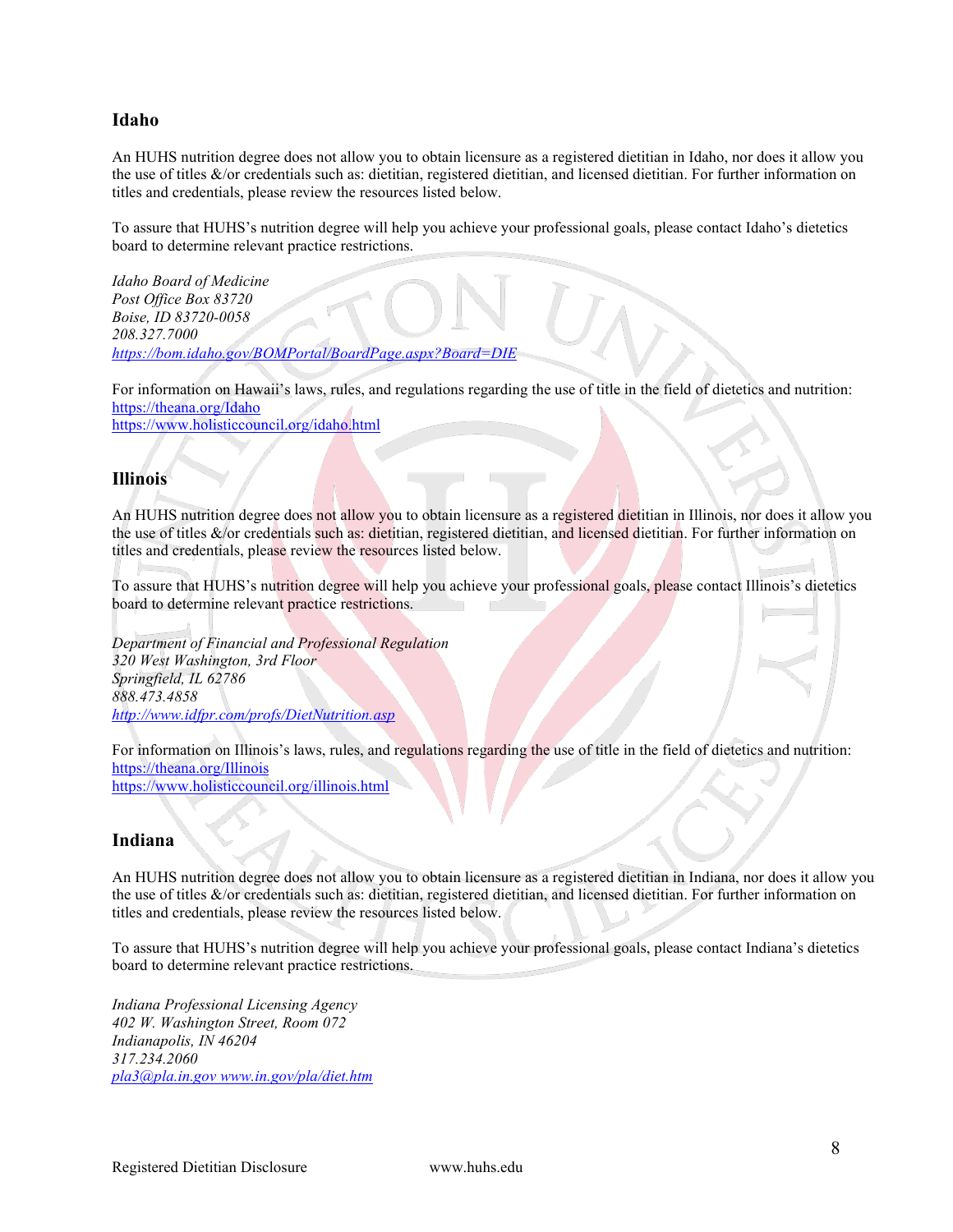For information on Indiana's laws, rules, and regulations regarding the use of title in the field of dietetics and nutrition: <https://theana.org/Indiana> <https://www.holisticcouncil.org/indiana.html>

#### <span id="page-8-0"></span>**Iowa**

An HUHS nutrition degree does not allow you to obtain licensure as a registered dietitian in Iowa, nor does it allow you the use of titles &/or credentials such as: dietitian, registered dietitian, and licensed dietitian. For further information on titles and credentials, please review the resources listed below.

To assure that HUHS's nutrition degree will help you achieve your professional goals, please contact Iowa's dietetics board to determine relevant practice restrictions.

*Iowa Board of Dietetics Bureau of Professional Licensure Lucas State Office Building 321 East 12th Street, 5th Floor Des Moines, IA 50319-0075 515.281.7689 [idph.iowa.gov/Licensure/Iowa-Board-of-Dietetics](https://idph.iowa.gov/Licensure/Iowa-Board-of-Dietetics)*

For information on Iowa's laws, rules, and regulations regarding the use of title in the field of dietetics and nutrition: <https://theana.org/Iowa>

<https://www.holisticcouncil.org/iowa.html>

<span id="page-8-1"></span>

An HUHS nutrition degree does not allow you to obtain licensure as a registered dietitian in Kansas, nor does it allow you the use of titles &/or credentials such as: dietitian, registered dietitian, and licensed dietitian. For further information on titles and credentials, please review the resources listed below.

To assure that HUHS's nutrition degree will help you achieve your professional goals, please contact Kansas's dietetics board to determine relevant practice restrictions.

*Health Occupations Credentialing 612 S Kansas Avenue Topeka, KS 66603-3404 785.296.1240 <https://www.kdads.ks.gov/commissions/scc/health-occupations-credentialing>*

For information on Kansas's laws, rules, and regulations regarding the use of title in the field of dietetics and nutrition: <https://theana.org/Kansas>

<https://www.holisticcouncil.org/kansas.html>

#### <span id="page-8-2"></span>**Kentucky**

An HUHS nutrition degree does not allow you to obtain licensure as a registered dietitian in Kentucky, nor does it allow you the use of titles &/or credentials such as: dietitian, registered dietitian, and licensed dietitian. For further information on titles and credentials, please review the resources listed below.

To assure that HUHS's nutrition degree will help you achieve your professional goals, please contact Kentucky's dietetics board to determine relevant practice restrictions.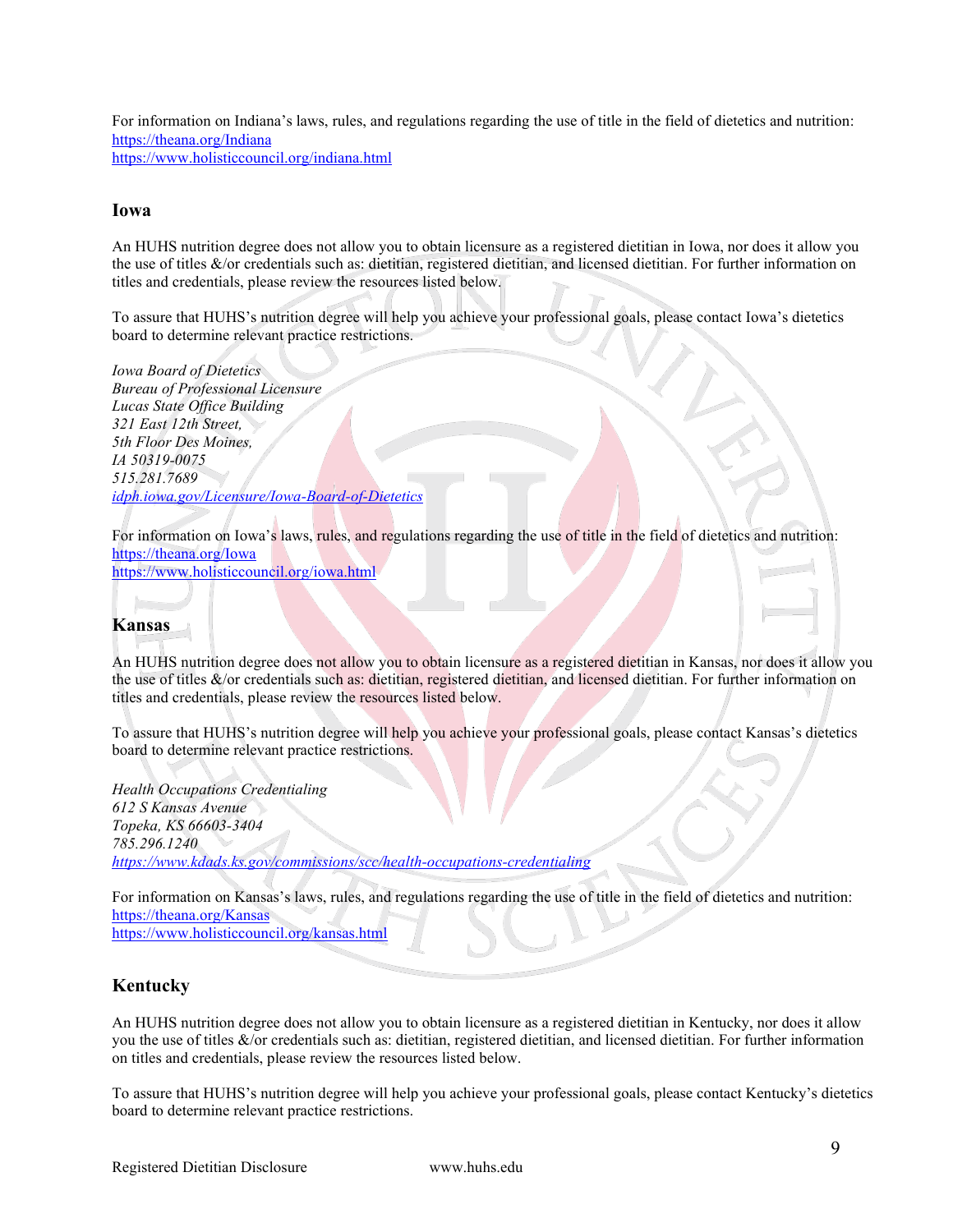*Kentucky Board of Licensure and Certification for Dietitians and Nutritionists 911 Leawood Drive Frankfort, KY 40601 502.782.8814, ext. 222 http://bdn.ky.gov/Pages/default.aspx*

For information on Kentucky's laws, rules, and regulations regarding the use of title in the field of dietetics and nutrition: <https://theana.org/Kentucky>

<https://www.holisticcouncil.org/kentucky.html>

#### <span id="page-9-0"></span>**Louisiana**

An HUHS nutrition degree does not allow you to obtain licensure as a registered dietitian in Louisiana nor does it allow you the use of titles &/or credentials such as: dietitian, registered dietitian, and licensed dietitian. For further information on titles and credentials, please review the resources listed below.

To assure that HUHS's nutrition degree will help you achieve your professional goals, please contact Louisiana's dietetics and nutrition board to determine any practice restrictions.

*Louisiana State Board of Examiners in Dietetics and Nutrition 37283 Swamp Road, Suite 3B Prairieville, LA 70769 225.313.6590 <https://www.lbedn.org/index.cfm/rules-and-regulations>*

For information on Louisiana's laws, rules, and regulations regarding the use of title in the field of dietetics and nutrition: <https://theana.org/Louisiana>

<https://www.holisticcouncil.org/louisiana.html>

### <span id="page-9-1"></span>**Maine**

An HUHS nutrition degree does not allow you to obtain licensure as a registered dietitian in Maine nor does it allow you the use of titles &/or credentials such as: dietitian, registered dietitian, and licensed dietitian. For further information on titles and credentials, please review the resources listed below.

To assure that HUHS's nutrition degree will help you achieve your professional goals, please contact Maine's dietetics board to determine any practice restrictions.

*Board of Licensing of Dietetic Practice Division of Licensing and Registration #35 State House Station Augusta, ME 04333 [207.624.8626](http://www.maine.gov/pfr/professionallicensing/professions/dietitians/index.html) 800.301.3178 <http://legislature.maine.gov/statutes/32/title32ch104sec0.html>*

For information on Maine's laws, rules, and regulations regarding the use of title in the field of dietetics and nutrition: <https://theana.org/Maine>

<https://www.holisticcouncil.org/maine.html>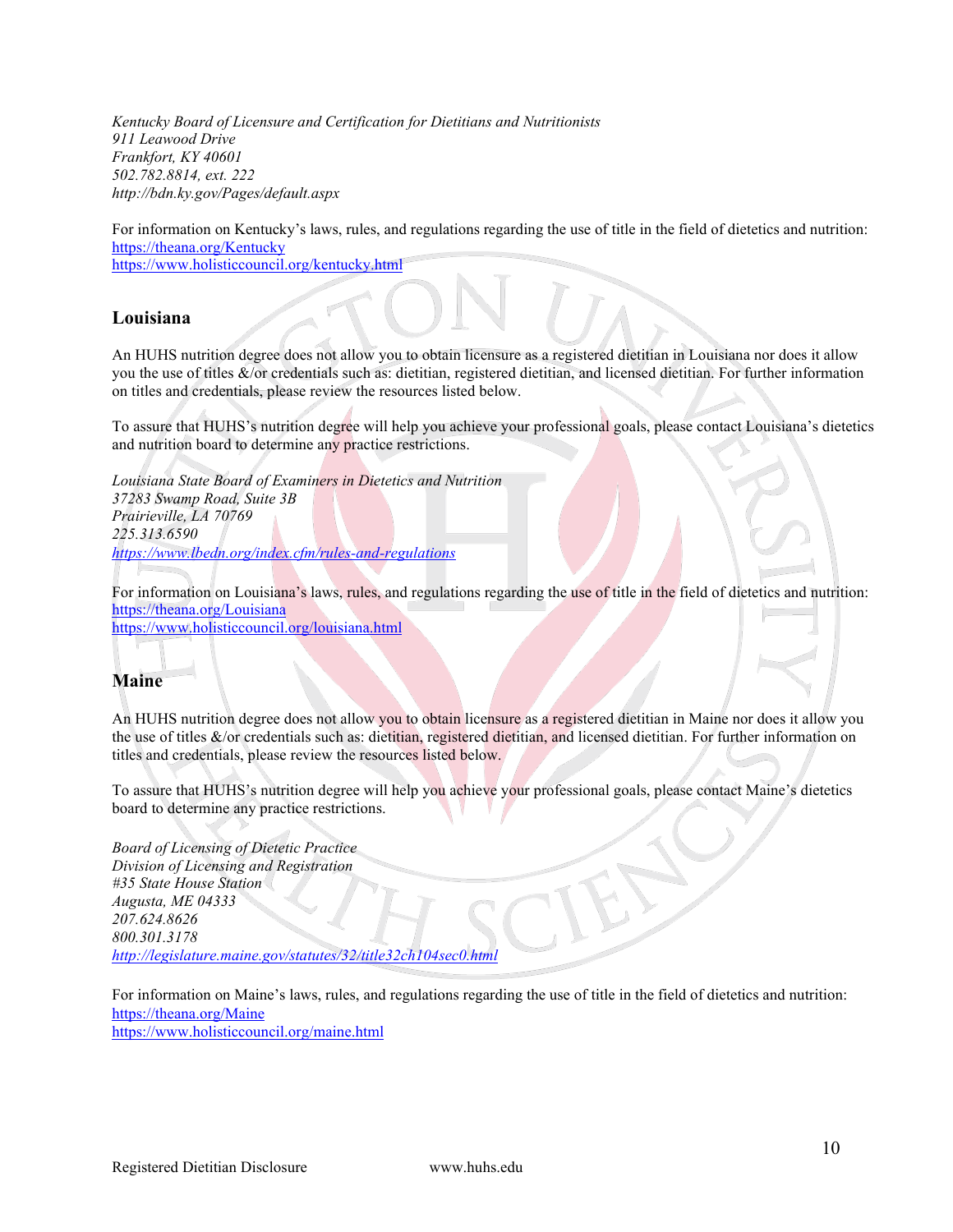#### <span id="page-10-0"></span>**Maryland**

An HUHS nutrition degree does not allow you to obtain licensure as a registered dietitian in Maryland**,** nor does it allow you the use of titles &/or credentials such as: dietitian, registered dietitian, and licensed dietitian. For further information on titles and credentials, please review the resources listed below.

To assure that HUHS's nutrition degree will help you achieve your professional goals, please contact Maryland's dietetics board to determine any practice restrictions.

*State Board of Dietetic Practice Department of Health & Dental Hygiene 201 West Preston Street Baltimore, MD 21201 410.767.6500 <https://health.maryland.gov/dietetic/Pages/Index.aspx>*

For information on Maryland's laws, rules, and regulations regarding the use of title in the field of dietetics and nutrition: *<https://theana.org/Maryland> <https://www.holisticcouncil.org/maryland.html>*

#### <span id="page-10-1"></span>**Massachusetts**

An HUHS nutrition degree does not allow you to obtain licensure as a registered dietitian in Massachusetts, nor does it allow you the use of titles  $\&$ /or credentials such as: dietitian, registered dietitian, and licensed dietitian. For further information on titles and credentials, please review the resources listed below.

To assure that HUHS's nutrition degree will help you achieve your professional goals, please contact Massachusetts's dietetics board to determine any practice restrictions.

*Massachusetts Board of Dietitians and Nutritionists Division of Professional Licensure 1000 Washington Street, Suite 710 Boston, MA 02118-6100 617.727.9925 <https://www.mass.gov/dietitians-and-nutritionists-licensing>*

For information on Massachusetts's laws, rules, and regulations regarding the use of title in the field of dietetics and nutrition:

<https://theana.org/Massachusetts> <https://www.holisticcouncil.org/massachusetts.html>

#### <span id="page-10-2"></span>**Michigan**

An HUHS nutrition degree does not allow you to obtain licensure as a registered dietitian in Michigan, nor does it allow you the use of titles &/or credentials such as: dietitian, registered dietitian, and licensed dietitian. For further information on titles and credentials, please review the resources listed below.

Although Michigan has no licensure law or other restrictions relating to working as a nutritionist within the state, as a practitioner, we suggest full disclosure to your clients that you are not [registered,](http://nutritionadvocacy.org/laws-state#68) [certified,](http://nutritionadvocacy.org/laws-state#63) or a licensed registered dietitian.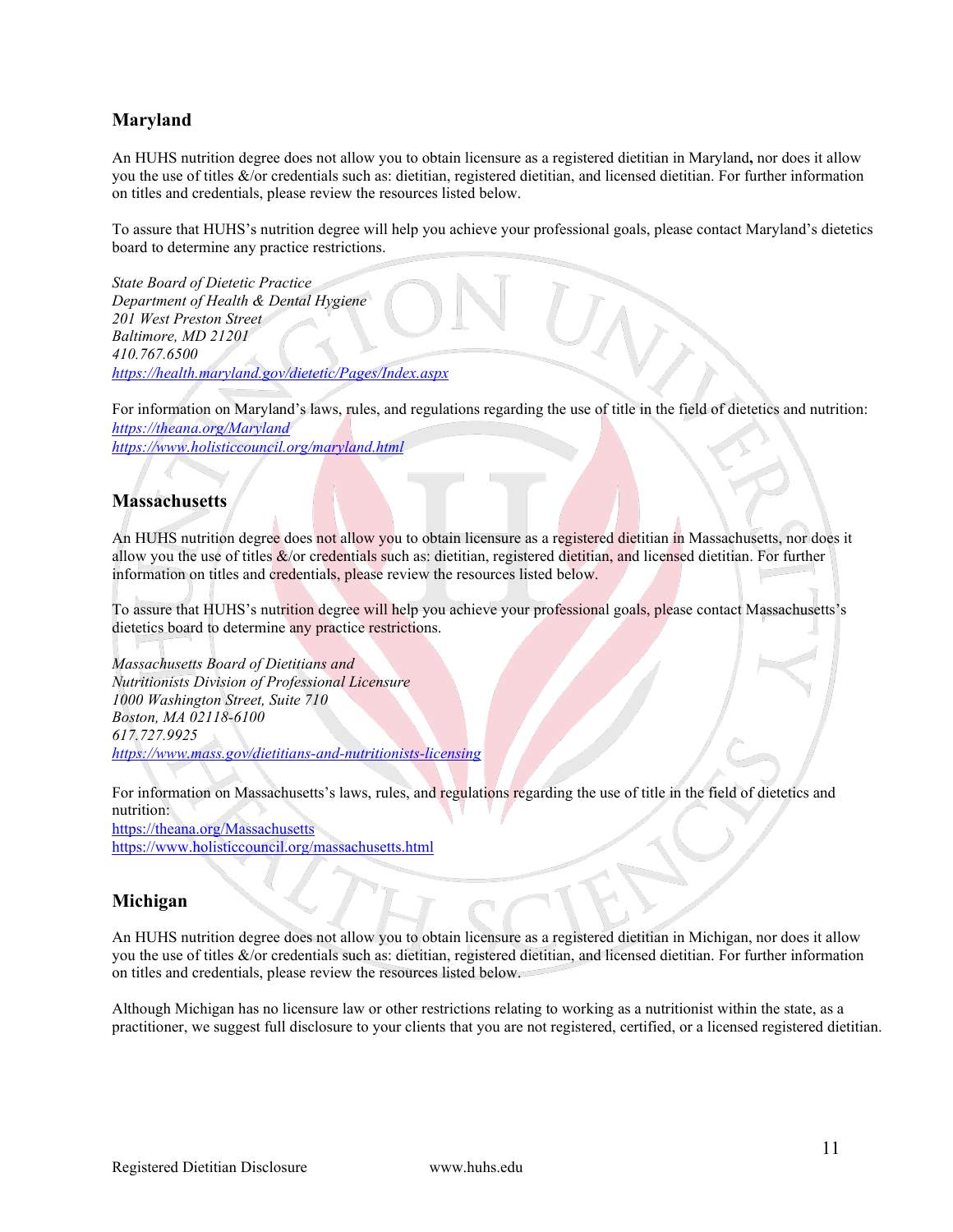#### <span id="page-11-0"></span>**Minnesota**

An HUHS nutrition degree does not allow you to obtain licensure as a registered dietitian in Minnesota, nor does it allow you the use of titles &/or credentials such as: dietitian, registered dietitian, and licensed dietitian. For further information on titles and credentials, please review the resources listed below.

To assure that HUHS's nutrition degree will help you achieve your professional goals, please contact Minnesota's dietetics and nutrition board to determine any practice restrictions.

*Board of Dietetics and Nutrition Practice 2829 University Avenue SE, Suite 555 Minneapolis, MN 55414 651.201.2762 <https://www.revisor.mn.gov/rules/agency/127>*

For information on Minnesota's laws, rules, and regulations regarding the use of title in the field of dietetics and nutrition: <https://theana.org/Minnesota> <https://www.holisticcouncil.org/minnesota.html>

#### <span id="page-11-1"></span>**Mississippi**

An HUHS nutrition degree does not allow you to obtain licensure as a registered dietitian in Mississippi, nor does it allow you the use of titles &/or credentials such as: dietitian, registered dietitian, and licensed dietitian. For further information on titles and credentials, please review the resources listed below.

To assure that HUHS's nutrition degree will help you achieve your professional goals, please contact Mississippi's dietetics and nutrition board to determine any practice restrictions.

*Mississippi State Department of Health Professional Licensure Post Office Box 1700 143B Lefleur's Square Jackson, MS 39215-1700 601.364.7360 [http://msdh.ms.gov/msdhsite/\\_static/30,0,82.html](http://msdh.ms.gov/msdhsite/_static/30,0,82.html)*

For information on Mississippi's laws, rules, and regulations regarding the use of title in the field of dietetics and nutrition: *<https://theana.org/Mississippi> https://www.holisticcouncil.org/mississippi.html*

#### <span id="page-11-2"></span>**Missouri**

An HUHS nutrition degree does not allow you to obtain licensure as a registered dietitian in Missouri, nor does it allow you the use of titles &/or credentials such as: dietitian, registered dietitian, and licensed dietitian. For further information on titles and credentials, please review the resources listed below.

To assure that HUHS's nutrition degree will help you achieve your professional goals, please contact Missouri's dietetics and nutrition board to determine any practice restrictions.

*Missouri State Committee of Dietitians 3605 Missouri Blvd Post Office Box 1335 Jefferson City, MO 65102 573.522.3438*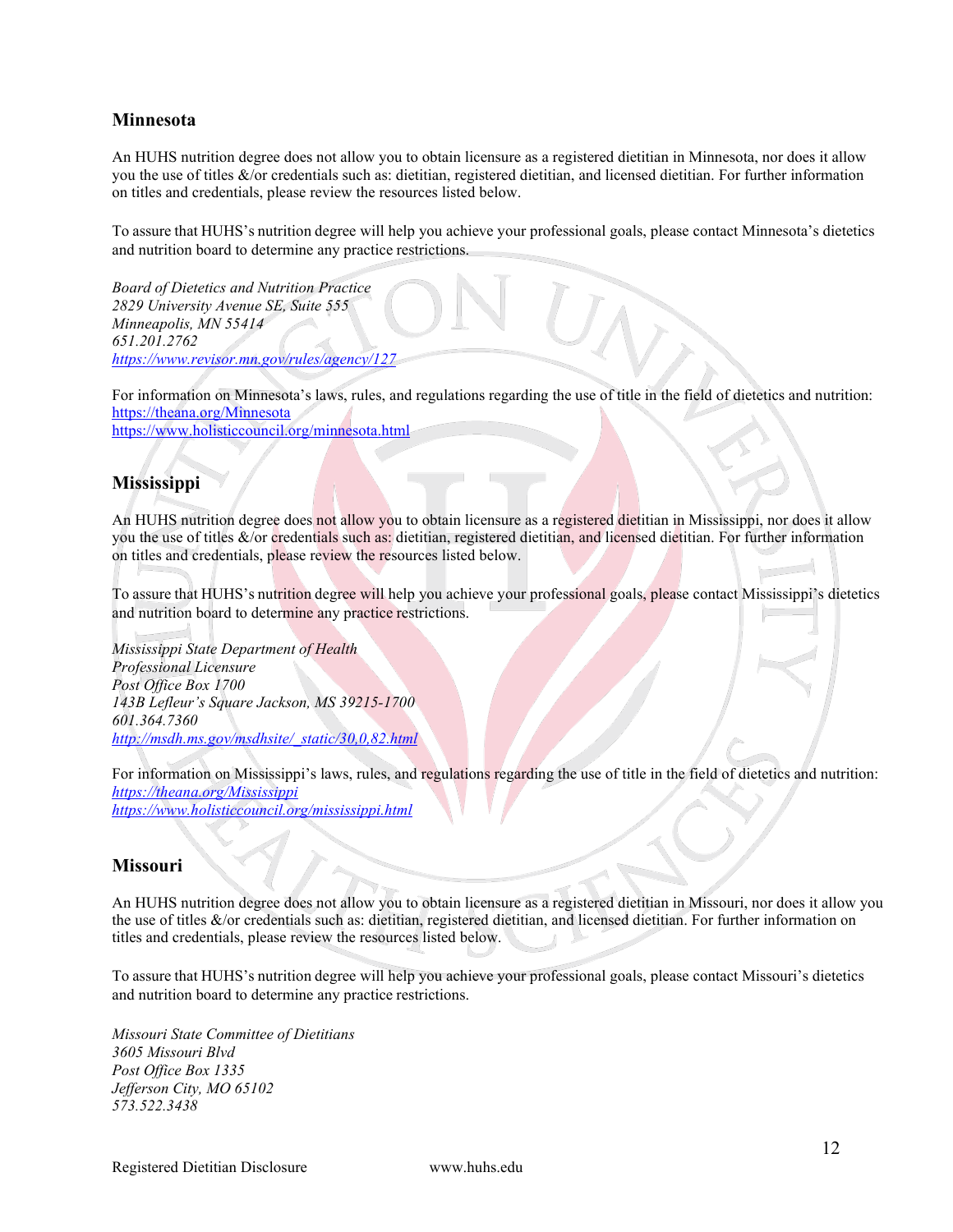#### *<https://pr.mo.gov/dietitians.asp>*

For information on Montana's laws, rules, and regulations regarding the use of title in the field of dietetics and nutrition: *<https://theana.org/Missouri> <https://www.holisticcouncil.org/missouri.html>*

#### <span id="page-12-0"></span>**Montana**

An HUHS nutrition degree does not allow you to obtain licensure as a registered dietitian in Montana, nor does it allow you the use of titles &/or credentials such as: dietitian, registered dietitian, and licensed dietitian. For further information on titles and credentials, please review the resources listed below.

To assure that HUHS's nutrition degree will help you achieve your professional goals, please contact Montana's dietetics and nutrition board to determine any practice restrictions.

*DCI Board of Medical Examiners Post Office Box 200513 301 S. Park Avenue - 4th Floor Helena, MT 59620-0513 406.841.2203 <http://boards.bsd.dli.mt.gov/med>*

For information on Montana's laws, rules, and regulations regarding the use of title in the field of dietetics and nutrition: *<https://theana.org/Montana> <https://www.holisticcouncil.org/montana.html>*

#### <span id="page-12-1"></span>**Nebraska**

An HUHS nutrition degree does not allow you to obtain licensure as a registered dietitian in Nebraska, nor does it allow you the use of titles &/or credentials such as: dietitian, registered dietitian, and licensed dietitian. For further information on titles and credentials, please review the resources listed below.

To assure that HUHS's nutrition degree will help you achieve your professional goals, please contact Nebraska's dietetics and nutrition board to determine any practice restrictions.

*Nebraska Department of Health and Human Services 301 Centennial Mall South, Lincoln, Nebraska 68509 402. 471.3121 http://dhhs.ne.gov/licensure/Pages/Licensing-Home-Page.aspx*

For information on Nebraska's laws, rules, and regulations regarding the use of title in the field of dietetics and nutrition: <https://theana.org/Nebraska> <https://www.holisticcouncil.org/nebraska.html>

#### **Nevada**

An HUHS nutrition degree does not allow you to obtain licensure as a registered dietitian in Nevada, nor does it allow you the use of titles &/or credentials such as: dietitian, registered dietitian, and licensed dietitian. For further information on titles and credentials, please review the resources listed below.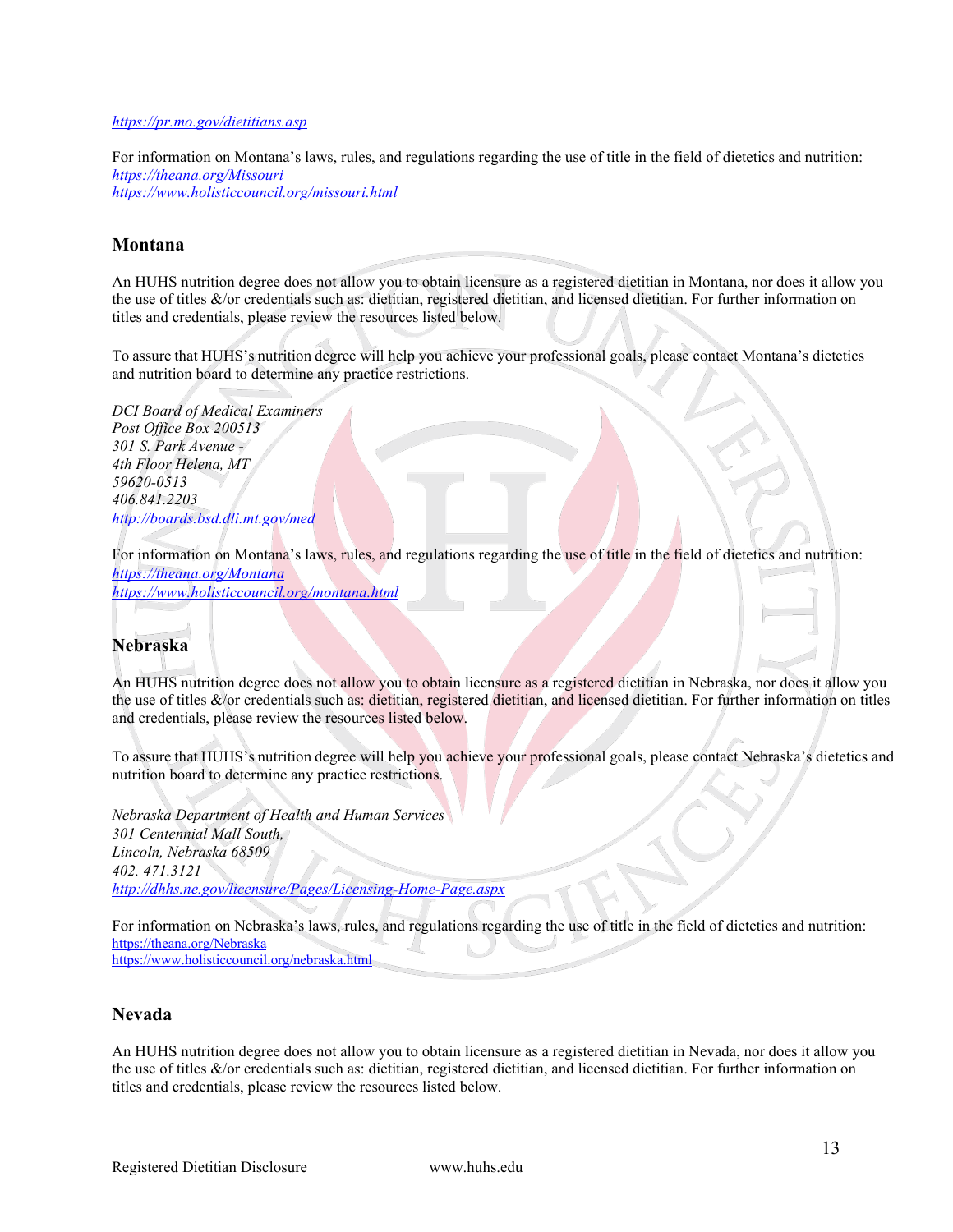To assure that HUHS's nutrition degree will help you achieve your professional goals, please contact Nevada's dietetics and nutrition board to determine any practice restrictions.

*Nevada Division of Public and Behavioral Health Bureau of Health Care Quality and Compliance Dietitian Licensing Unit 727 Fairview Drive, Suite E Carson City, NV 89701 775.684.1030 dpbh.nv.gov/Reg/Dietitian/Dietitian\_-\_Home/*

For information on Nevada's laws, rules, and regulations regarding the use of title in the field of dietetics and nutrition: <https://theana.org/Nevada> <https://www.holisticcouncil.org/nevada.html>

#### <span id="page-13-0"></span>**New Hampshire**

An HUHS nutrition degree does not allow you to obtain licensure as a registered dietitian in New Hampshire, nor does it allow you the use of titles  $&0$  credentials such as: dietitian, registered dietitian, and licensed dietitian. For further information on titles and credentials, please review the resources listed below.

To assure that HUHS's nutrition degree will help you achieve your professional goals, please contact New Hampshire's dietetics and nutrition board to determine any practice restrictions.

*Office of Professional Licensure and Certification 121 South Fruit Street Concord, NH 03301 603.271.9254 <https://www.oplc.nh.gov/dietitians/index.htm>*

For information on New Hampshire's laws, rules, and regulations regarding the use of title in the field of dietetics and nutrition:

<https://theana.org/New%20Hampshire> https://www.holisticcouncil.org/new-hampshire.html

#### <span id="page-13-1"></span>**New Jersey**

An HUHS nutrition degree does not allow you to obtain licensure as a registered dietitian in New Jersey, nor does it allow you the use of titles &/or credentials such as: dietitian, registered dietitian, and licensed dietitian. For further information on titles and credentials, please review the resources listed below.

To assure that HUHS's nutrition degree will help you achieve your professional goals, please contact New Jersey's dietetics and nutrition board to determine any practice restrictions.

For information on New Jersey's laws, rules, and regulations regarding the use of title in the field of dietetics and nutrition: <https://theana.org/New%20Jersey> <https://www.holisticcouncil.org/new-jersey.html>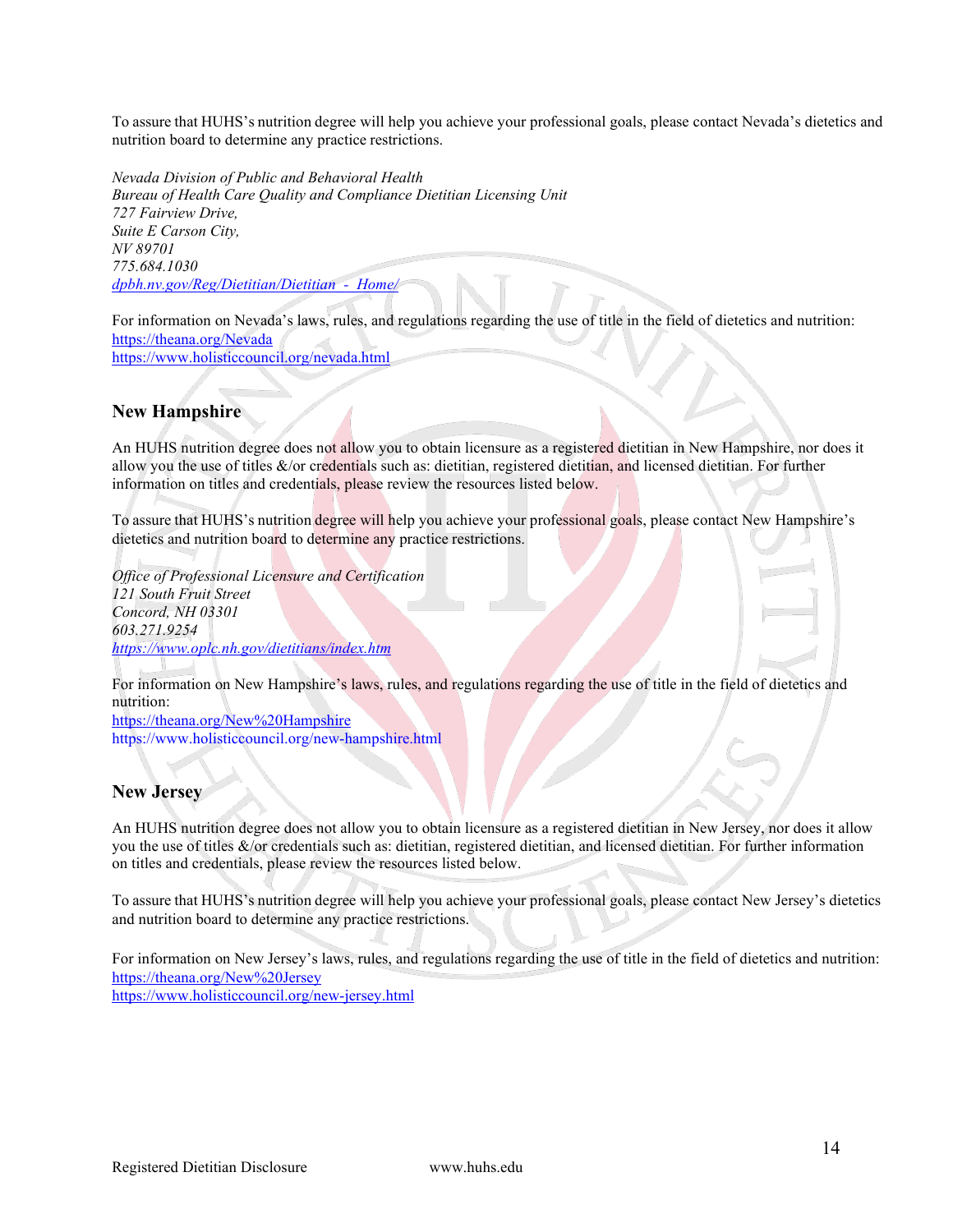#### <span id="page-14-0"></span>**New Mexico**

An HUHS nutrition degree does not allow you to obtain licensure as a registered dietitian in New Mexico, nor does it allow you the use of titles &/or credentials such as: dietitian, registered dietitian, and licensed dietitian. For further information on titles and credentials, please review the resources listed below.

To assure that HUHS's nutrition degree will help you achieve your professional goals, please contact New Mexico's dietetics and nutrition board to determine any practice restrictions.

*New Mexico Board of Nutrition & Dietetic Practitioners Regulation and Licensing Department P.O. Box 25101 Santa Fe, NM 87505 505.476.4654 [http://www.rld.state.nm.us/boards/Nutrition\\_and\\_Dietetics.aspx](http://www.rld.state.nm.us/boards/Nutrition_and_Dietetics.aspx)*

For information on New Mexico's laws, rules, and regulations regarding the use of title in the field of dietetics and nutrition: <https://theana.org/New%20Mexico>

<https://www.holisticcouncil.org/new-mexico.html>

#### <span id="page-14-1"></span>**New York**

An HUHS nutrition degree does not allow you to obtain licensure as a registered dietitian in New York, nor does it allow you the use of titles &/or credentials such as: dietitian, registered dietitian, and licensed dietitian. For further information on titles and credentials, please review the resources listed below.

To assure that HUHS's nutrition degree will help you achieve your professional goals, please contact New York's dietetics and nutrition board to determine any practice restrictions.

*State Board for Dietetics and Nutrition Education Building West Wing 2nd Floor 89 Washington Avenue Albany, NY 12234 518.474.3817 ext. 560 <http://www.op.nysed.gov/prof/diet/article157.htm>*

For information on New York's laws, rules, and regulations regarding the use of title in the field of dietetics and nutrition: <https://theana.org/New%20York> <https://www.holisticcouncil.org/new-york.html>

#### <span id="page-14-2"></span>**North Carolina**

An HUHS nutrition degree does not allow you to obtain licensure as a registered dietitian in North Carolina, nor does it allow you the use of titles &/or credentials such as: dietitian, registered dietitian, and licensed dietitian. For further information on titles and credentials, please review the resources listed below.

To assure that HUHS's nutrition degree will help you achieve your professional goals, please contact North Carolina's dietetics and nutrition board to determine any practice restrictions.

*North Carolina Board of Dietetics andNutrition 140 Preston Executive Drive, Suite 205-C Cary, NC 27513*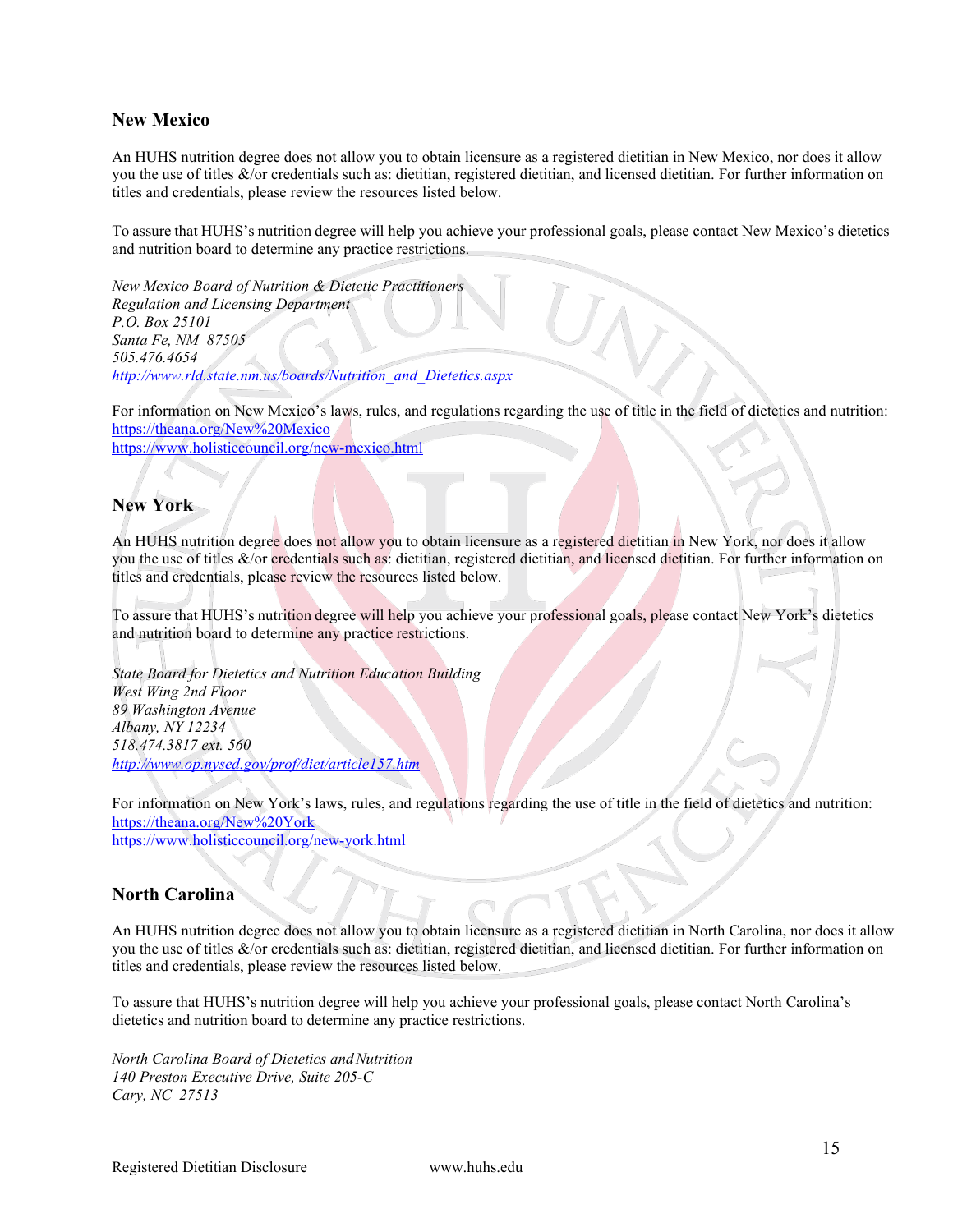*919.388.1931 [www.ncbdn.org](http://www.ncbdn.org/)*

For information on North Carolina's laws, rules, and regulations regarding the use of title in the field of dietetics and nutrition: <https://theana.org/North%20Carolina> <https://www.holisticcouncil.org/north-carolina.html>

#### <span id="page-15-0"></span>**North Dakota**

An HUHS nutrition degree does not allow you to obtain licensure as a registered dietitian in North Dakota, nor does it allow you the use of titles &/or credentials such as: dietitian, registered dietitian, and licensed dietitian. For further information on titles and credentials, please review the resources listed below.

To assure that HUHS's nutrition degree will help you achieve your professional goals, please contact North Dakota's dietetics and nutrition board to determine any practice restrictions.

*North Dakota Board of Dietetic Practice 2304 Jackson Avenue Bismarck, ND 58501 701.838.0218 [www.ndbodp.com](http://www.ndbodp.com/)*

For information on North Dakota's laws, rules, and regulations regarding the use of title in the field of dietetics and nutrition: <https://theana.org/North%20Dakota> <https://www.holisticcouncil.org/north-dakota.html>

#### <span id="page-15-1"></span>**Ohio**

An HUHS nutrition degree does not allow you to obtain licensure as a registered dietitian in Ohio, nor does it allow you the use of titles &/or credentials such as: dietitian, registered dietitian, and licensed dietitian. For further information on titles and credentials, please review the resources listed below.

To assure that HUHS's nutrition degree will help you achieve your professional goals, please contact Ohio's dietetics and nutrition board to determine any practice restrictions.

*Ohio Board of Dietetics 77 S. High Street, 18th Floor Columbus, OH 43215-6119 614.466.3291 <http://codes.ohio.gov/orc/47>*

For information on Ohio's laws, rules, and regulations regarding the use of title in the field of dietetics and nutrition: <https://theana.org/Ohio> <https://www.holisticcouncil.org/ohio.html>

#### <span id="page-15-2"></span>**Oklahoma**

An HUHS nutrition degree does not allow you to obtain licensure as a registered dietitian in Oklahoma, nor does it allow you the use of titles &/or credentials such as: dietitian, registered dietitian, and licensed dietitian. For further information on titles and credentials, please review the resources listed below.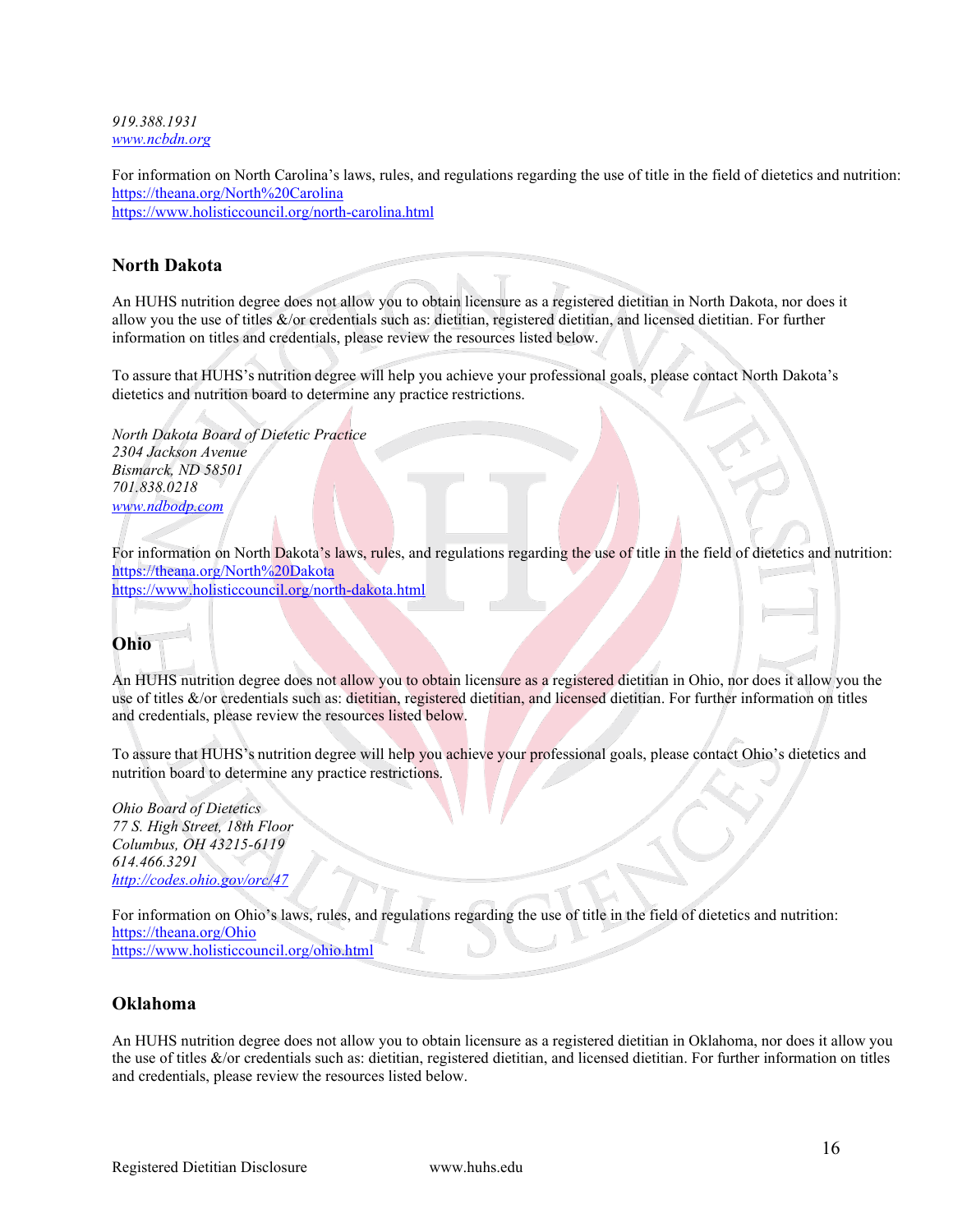To assure that HUHS's nutrition degree will help you achieve your professional goals, please contact Oklahoma's dietetics and nutrition board to determine any practice restrictions.

*Oklahoma Board of Medical Licensure and Supervision Post Office Box 18256 101 NE 51st Street Oklahoma City, OK 73154- 0256 405.962.1400 [www.okmedicalboard.org/dietitians](http://www.okmedicalboard.org/dietitians)*

For information on Oklahoma's laws, rules, and regulations regarding the use of title in the field of dietetics and nutrition: *<https://theana.org/Oklahoma>* <https://www.holisticcouncil.org/oklahoma.html>

#### **Oregon**

An HUHS nutrition degree does not allow you to obtain licensure as a registered dietitian in Oregon, nor does it allow you the use of titles &/or credentials such as: dietitian, registered dietitian, and licensed dietitian. For further information on titles and credentials, please review the resources listed below.

To assure that HUHS's nutrition degree will help you achieve your professional goals, please contact Oregon's dietetics board to determine any practice restrictions.

*Board of Examiners of Licensed Dietitians 700 Summer Street NE, Suite 320 Salem, OR 97301-1287 503.378.8667 <https://www.oregon.gov/oha/ph/hlo/pages/index.aspx>*

For information on Oregon's laws, rules, and regulations regarding the use of title in the field of dietetics and nutrition: <https://theana.org/Oregon>

<https://www.holisticcouncil.org/oregon.html>

#### <span id="page-16-0"></span>**Pennsylvania**

An HUHS nutrition degree does not allow you to obtain licensure as a registered dietitian in Pennsylvania, nor does it allow you the use of titles &/or credentials such as: dietitian, registered dietitian, and licensed dietitian. For further information on titles and credentials, please review the resources listed below.

To assure that HUHS's nutrition degree will help you achieve your professional goals, please contact Pennsylvania's dietetics and nutrition board (State Board of Nursing) to determine any practice restrictions.

*Pennsylvania State Board of Nursing Post Office Box 2649 Harrisburg, PA 17105 717.783.7142*

\*Dietetics practice are regulated by State Board of Nursing <https://www.dos.pa.gov/ProfessionalLicensing/BoardsCommissions/Nursing/Pages/default.aspx>

For information on Pennsylvania's laws, rules, and regulations regarding the use of title in the field of dietetics and nutrition: <https://theana.org/Pennsylvania> <https://www.holisticcouncil.org/pennsylvania.html>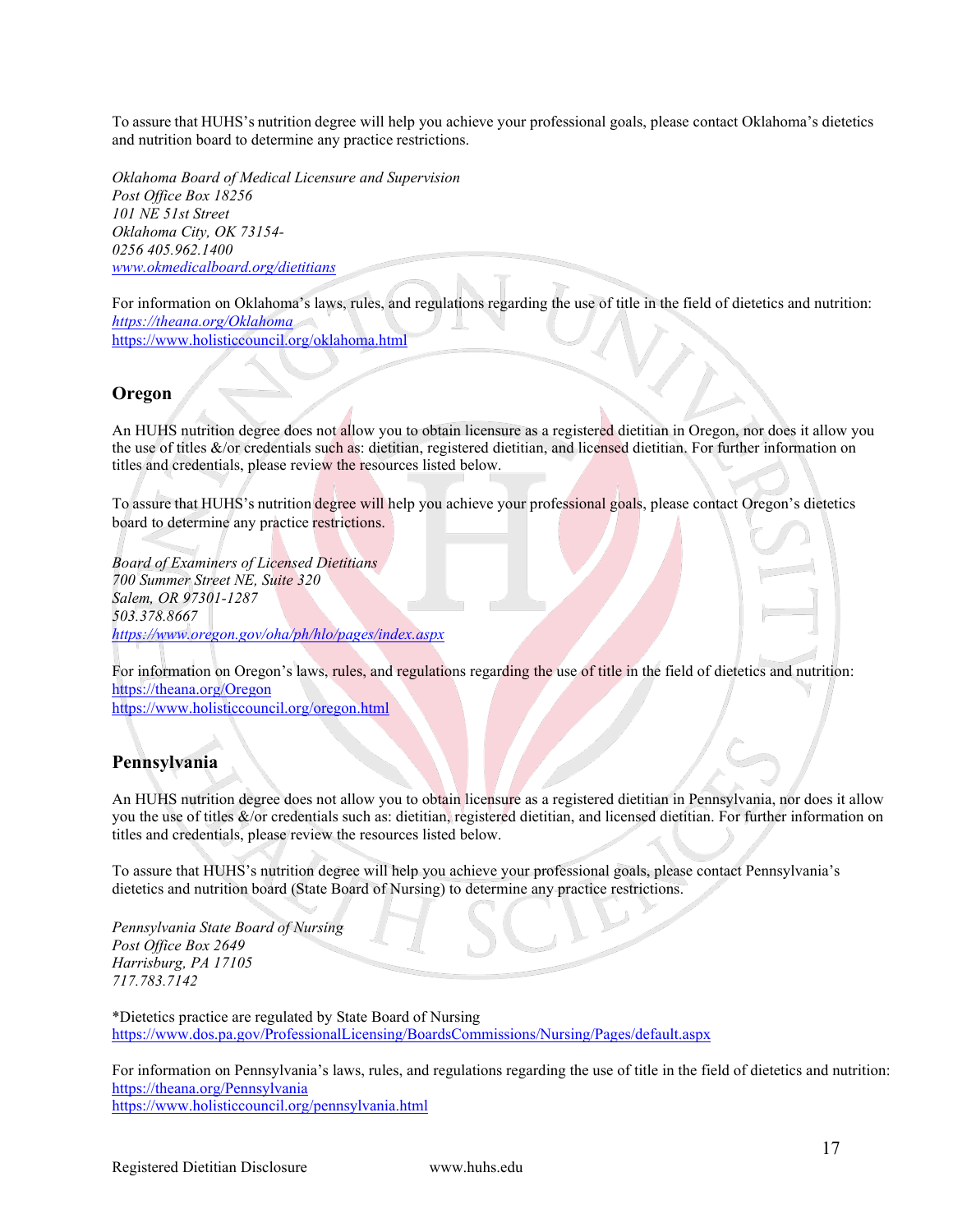#### <span id="page-17-0"></span>**Puerto Rico**

An HUHS nutrition degree does not allow you to obtain licensure as a registered dietitian in Puerto Rico, nor does it allow you the use of titles &/or credentials such as: dietitian, registered dietitian, and licensed dietitian. For further information on titles and credentials, please review the resources listed below.

To assure that HUHS's nutrition degree will help you achieve your professional goals, please contact Puerto Rico's dietetics and nutrition board to determine any practice restrictions.

*Department of Health Board of Examiners for Nutritionists and Dietitians Call Box 10200 Santurce, PR 00908 787.725.7904 <https://www.healthregulation.org/caribbean3/puerto-rico/>*

For information on Puerto Rico's laws, rules, and regulations regarding the use of title in the field of dietetics and nutrition: *<https://theana.org/Puerto%20Rico>*

#### <span id="page-17-1"></span>**Rhode Island**

An HUHS nutrition degree does not allow you to obtain licensure as a registered dietitian in Rhode Island, nor does it allow you the use of titles &/or credentials such as: dietitian, registered dietitian, and licensed dietitian. For further information on titles and credentials, please review the resources listed below.

To assure that HUHS's nutrition degree will help you achieve your professional goals, please contact Rhode Island's dietetics and nutrition board to determine any practice restrictions.

*Health Professions Regulation Rhode Island Department of Health 3 Capitol Hill, Room 105A Providence, RI 02908-5097 401.222.5888 <http://health.ri.gov/licenses/detail.php?id=222>*

For information on Rhode Island's laws, rules, and regulations regarding the use of title in the field of dietetics and nutrition: <https://theana.org/Rhode%20Island> <https://www.holisticcouncil.org/rhode-island.html>

#### <span id="page-17-2"></span>**South Carolina**

An HUHS nutrition degree does not allow you to obtain licensure as a registered dietitian in South Carolina, nor does it allow you the use of titles &/or credentials such as: dietitian, registered dietitian, and licensed dietitian. For further information on titles and credentials, please review the resources listed below.

To assure that HUHS's nutrition degree will help you achieve your professional goals, please contact South Carolina's dietetics and nutrition board to determine any practice restrictions.

*South Carolina Panel for Dietetics Synergy Business Park Kingstree Building 110 Centerview Drive, Suite 306 Columbia, SC 29210*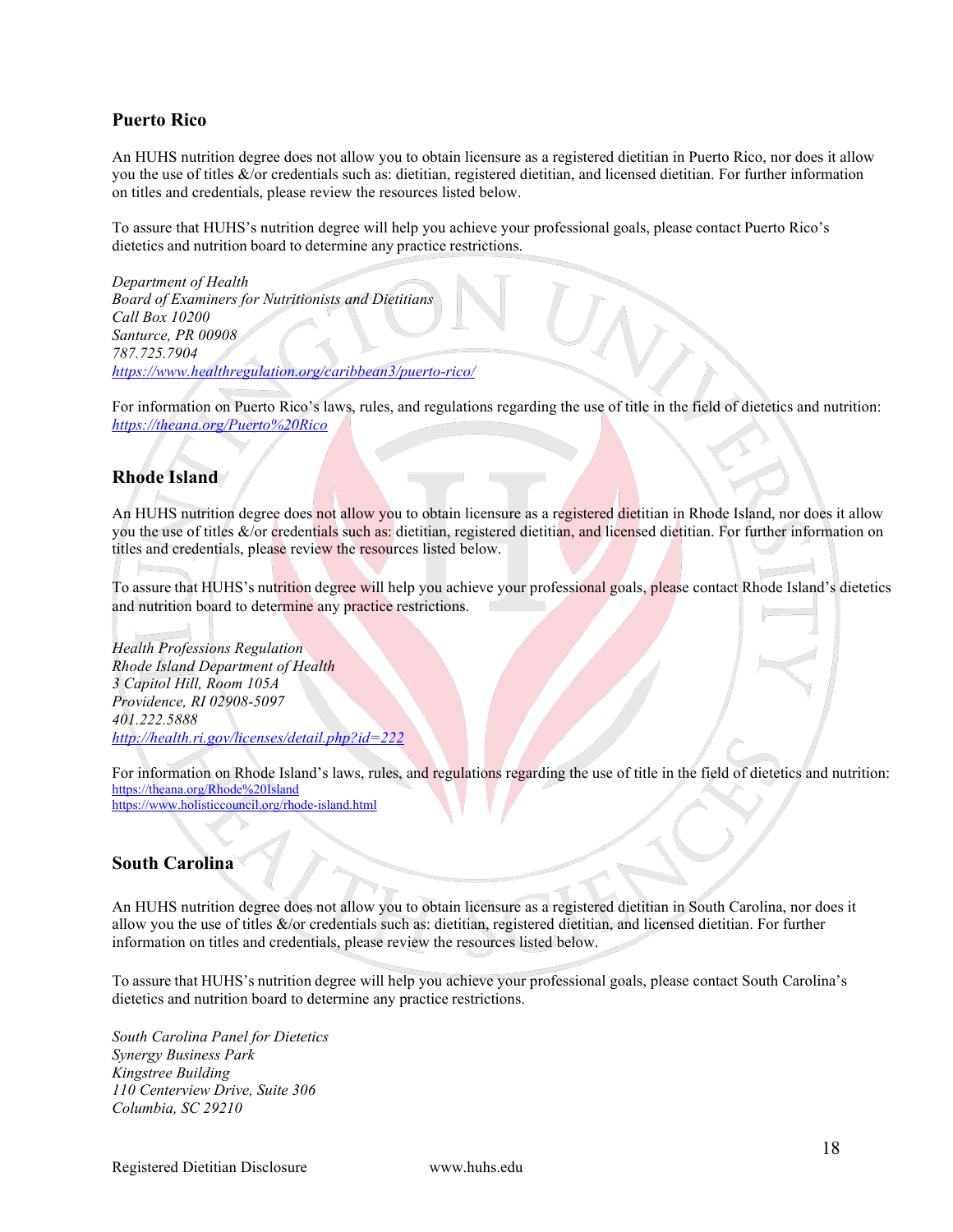*803.896.4651 <https://www.scstatehouse.gov/code/t40c020.php>*

For information on South Carolina's laws, rules, and regulations regarding the use of title in the field of dietetics and nutrition:

<https://theana.org/South%20Carolina> <https://www.holisticcouncil.org/south-carolina.html>

#### <span id="page-18-0"></span>**South Dakota**

An HUHS nutrition degree does not allow you to obtain licensure as a registered dietitian in South Dakota, nor does it allow you the use of titles &/or credentials such as: dietitian, registered dietitian, and licensed dietitian. For further information on titles and credentials, please review the resources listed below.

To assure that HUHS's nutrition degree will help you achieve your professional goals, please contact South Dakota's dietetics and nutrition board to determine any practice restrictions.

*South Dakota Board of Medical and Osteopathic Examiners 101 N Main Avenue, Suite 301 Sioux Falls, SD 57104 605.367.7781 [http://sdlegislature.gov/Statutes/Codified\\_Laws/DisplayStatute.aspx?Type=Statute&Statute=36-10B](http://sdlegislature.gov/Statutes/Codified_Laws/DisplayStatute.aspx?Type=Statute&Statute=36-10B)*

For information on South Dakota's laws, rules, and regulations regarding the use of title in the field of dietetics and nutrition: *<https://theana.org/South%20Dakota>*

*<https://www.holisticcouncil.org/south-dakota.html>*

# <span id="page-18-1"></span>**Tennessee**

An HUHS nutrition degree does not allow you to obtain licensure as a registered dietitian in Tennessee, nor does it allow you the use of titles &/or credentials such as: dietitian, registered dietitian, and licensed dietitian. For further information on titles and credentials, please review the resources listed below.

To assure that HUHS's nutrition degree will help you achieve your professional goals, please contact the Tennessee dietetic board to determine any practice restrictions.

*Board of Dietitian/Nutritionist Examiners 665 Mainstream Drive, 2nd Floor Nashville, TN 37243 615.532.3202 <https://www.tn.gov/health/health-program-areas/health-professional-boards/dn-board/dn-board/about.html>*

For information on Tennessee's laws, rules, and regulations regarding the use of title in the field of dietetics and nutrition: <https://theana.org/Tennessee> <https://www.holisticcouncil.org/tennessee.html>

#### <span id="page-18-2"></span>**Texas**

An HUHS nutrition degree does not allow you to obtain licensure as a registered dietitian in Texas, nor does it allow you the use of titles &/or credentials such as: dietitian, registered dietitian, and licensed dietitian. For further information on titles and credentials, please review the resources listed below.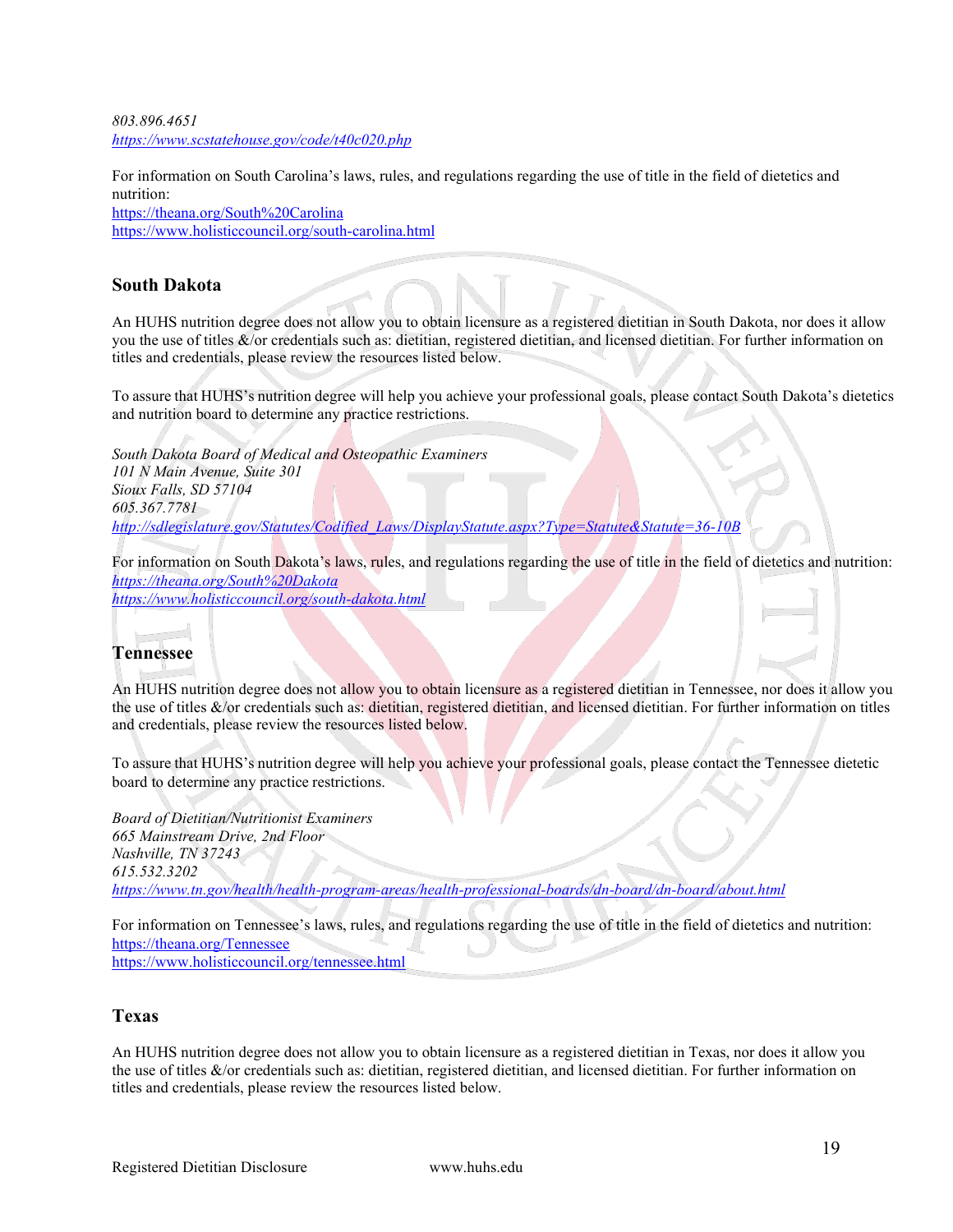To assure that HUHS's nutrition degree will help you achieve your professional goals, please contact the Texas dietetic board to determine any practice restrictions.

*Texas State Board of Examiners of Dietitians 1100 West 49th Street Austin, TX 78756 512.834.6601 <https://www.tdlr.texas.gov/diet/diet.htm>*

For information on Texas's laws, rules, and regulations regarding the use of title in the field of dietetics and nutrition: <https://theana.org/Texas> <https://www.holisticcouncil.org/texas.html>

#### **US Virgin Islands**

An HUHS nutrition degree does not allow you to obtain licensure as a registered dietitian in the US Virgin Islands, nor does it allow you the use of titles &/or credentials such as: dietitian, registered dietitian, and licensed dietitian. For further information on titles and credentials, please review the resources listed below.

To assure that HUHS's nutrition degree will help you achieve your professional goals, please contact Virgin Islands' Office of Professional Licensure and Health Planning to determine relevant practice restrictions.

*5047 (21-22) Kongens Gade, St. Thomas, VI 00802-6487 Phone: (340) 774-0001 <https://www.vi.gov/agencies/>*

For information on the US Virgin Islands' laws, rules, and regulations regarding the use of title in the field of dietetics and nutrition:

<https://doh.vi.gov/programs/office-professional-licensure-and-health-planning>

#### <span id="page-19-0"></span>**Utah**

An HUHS nutrition degree does not allow you to obtain licensure as a registered dietitian in Vermont, nor does it allow you the use of titles &/or credentials such as: dietitian, registered dietitian, and licensed dietitian. For further information on titles and credentials, please review the resources listed below.

To assure that HUHS's nutrition degree will help you achieve your professional goals, please contact Utah to determine relevant practice restrictions.

*Division of Occupational and Professional Licensing Utah Dietitian Licensing Board Post Office Box 146741 Salt Lake City, UT 84114 801.530.6767 [http://www.dopl.utah.gov/licensing/certified\\_dietitian.html](http://www.dopl.utah.gov/licensing/certified_dietitian.html)*

For information on Utah's laws, rules, and regulations regarding the use of title in the field of dietetics and nutrition: <https://theana.org/Utah> <https://www.holisticcouncil.org/utah.html>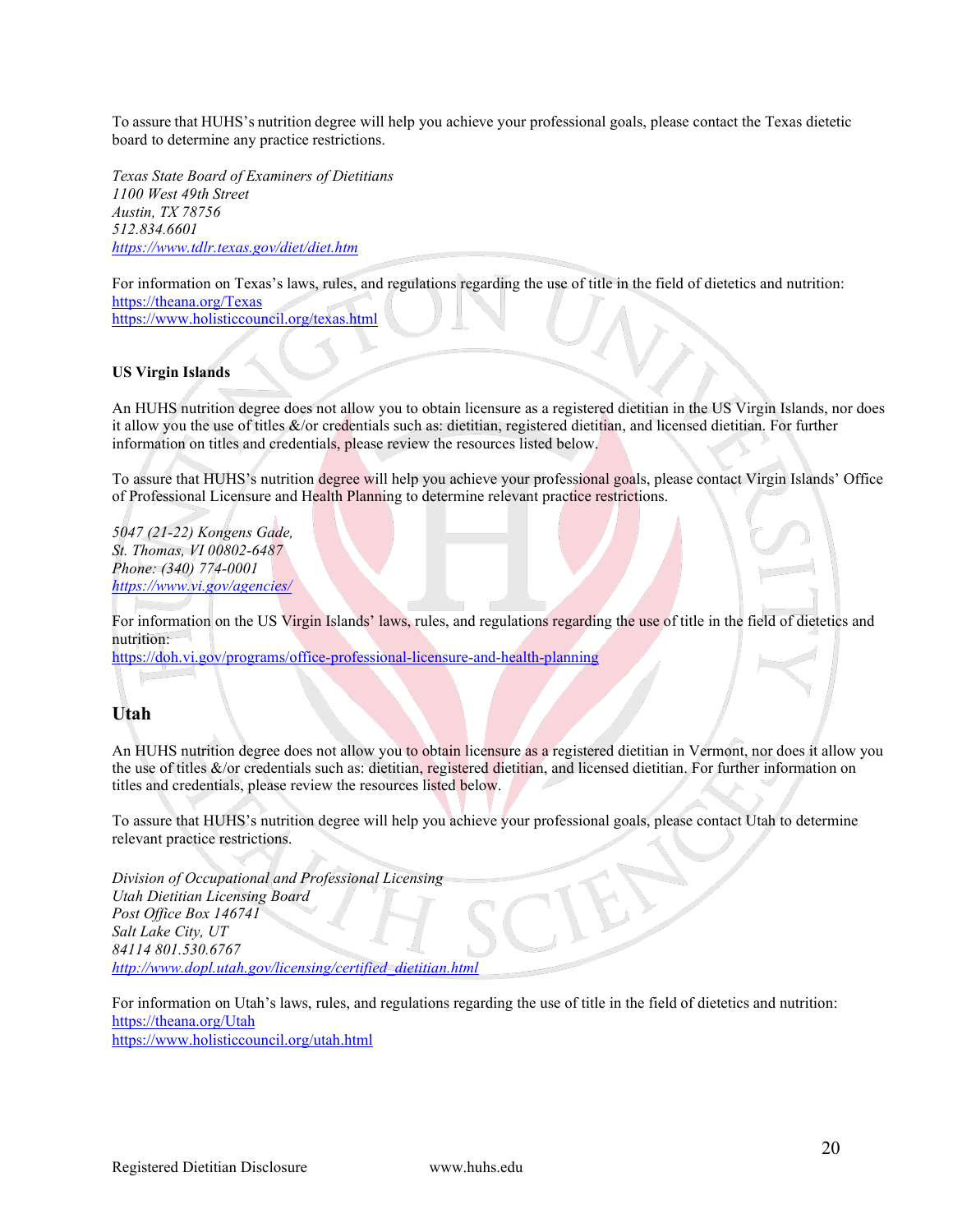#### <span id="page-20-1"></span>**Vermont**

An HUHS nutrition degree does not allow you to obtain licensure as a registered dietitian in Vermont, nor does it allow you the use of titles &/or credentials such as: dietitian, registered dietitian, and licensed dietitian. For further information on titles and credentials, please review the resources listed below.

To assure that HUHS's nutrition degree will help you achieve your professional goals, please contact Vermont to determine relevant practice restrictions.

*Office of Professional Regulation National Life Building North, Floor 2 89 Main Street Montpelier, VT 05620 802.828.1505*

For information on Vermont's laws, rules, and regulations regarding the use of title in the field of dietetics and nutrition: <https://theana.org/Vermont> <https://www.holisticcouncil.org/vermont.html>

#### <span id="page-20-2"></span><span id="page-20-0"></span>**Virginia**

An HUHS nutrition degree does not allow you to obtain licensure as a registered dietitian in Virginia, nor does it allow you the use of titles &/or credentials such as: dietitian, registered dietitian, and licensed dietitian. For further information on titles and credentials, please review the resources listed below.

To assure that HUHS's nutrition degree will help you achieve your professional goals, please contact Virginia's dietetics board to determine relevant practice restrictions. T.

*Virginia Dept of Health Professions 9960 Mayland Drive, Suite 300 Henrico, VA 23233-1463 804.367.4403 [https://www.dhp.virginia.gov/bhp/bhp\\_faq.htm](https://www.dhp.virginia.gov/bhp/bhp_faq.htm)*

For information on Virginia's laws, rules, and regulations regarding the use of title in the field of dietetics and nutrition: <https://theana.org/Virginia>

<https://www.holisticcouncil.org/virginia.html>

#### <span id="page-20-3"></span>**Washington**

An HUHS nutrition degree does not allow you to obtain licensure as a registered dietitian in Washington, nor does it allow you the use of titles &/or credentials such as: dietitian, registered dietitian, and licensed dietitian. For further information on titles and credentials, please review the resources listed below.

To assure that HUHS's nutrition degree will help you achieve your professional goals, please contact Washington's dietetics board to determine relevant practice restrictions.

*Department of Health, HP Section 3 Post Office Box 47877 Olympia, WA 98504-7877 360.236.4700 <https://www.doh.wa.gov/LicensesPermitsandCertificates/ProfessionsNewReneworUpdate/DietitianandNutritionist/Laws>*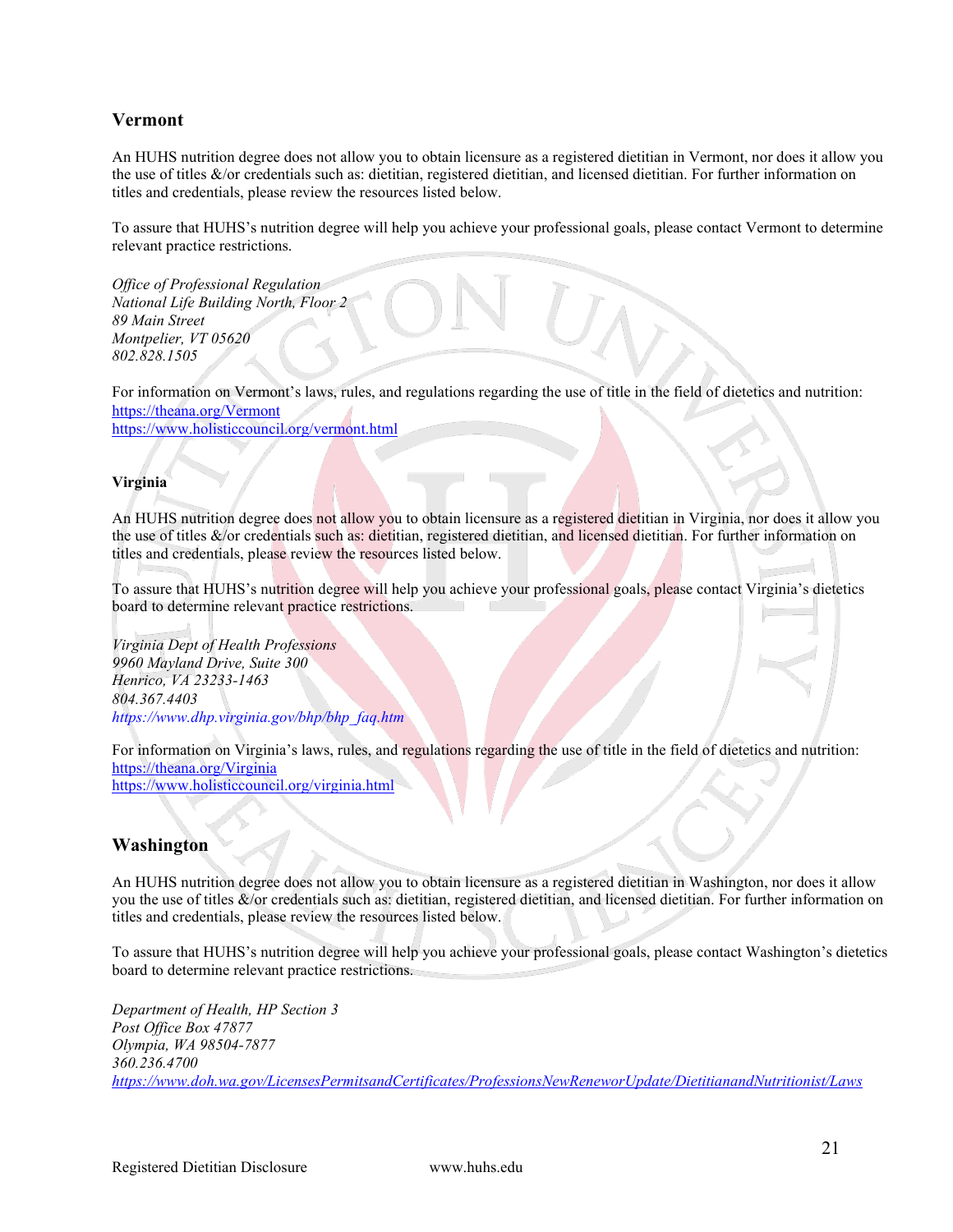For information on Washington's laws, rules, and regulations regarding the use of title in the field of dietetics and nutrition: <https://theana.org/Washington> <https://www.holisticcouncil.org/washington.html>

#### <span id="page-21-0"></span>**West Virginia**

An HUHS nutrition degree does not allow you to obtain licensure as a registered dietitian in West Virginia, nor does it allow you the use of titles &/or credentials such as: dietitian, registered dietitian, and licensed dietitian. For further information on titles and credentials, please review the resources listed below.

To assure that HUHS's nutrition degree will help you achieve your professional goals, please contact West Virginia's dietetics board to determine relevant practice restrictions.

*West Virginia Board of Licensed of Dietitians 723 Kanawha Blvd East Room 105 - Union Building Charleston, WV 25301 304.558.1024 or 800.293.9832 <http://www.wvlegislature.gov/wvcode/code.cfm?chap=30&art=35>*

For information on West Virginia's laws, rules, and regulations regarding the use of title in the field of dietetics and nutrition: <https://theana.org/West%20Virginia>

<https://www.holisticcouncil.org/west-virginia.html>

### <span id="page-21-1"></span>**Wisconsin**

An HUHS nutrition degree does not allow you to obtain licensure as a registered dietitian in Wisconsin, nor does it allow you the use of titles &/or credentials such as: dietitian, registered dietitian, and licensed dietitian. For further information on titles and credentials, please review the resources listed below.

To assure that HUHS's nutrition degree will help you achieve your professional goals, please contact Wisconsin's dietetics board to determine relevant practice restrictions.

*Tom Ryan, Bureau Director Department of Regulation and Licensing Dietitians Affiliated Credentialing Board 1400 East Washington Avenue Post Office Box 8935 Madison, WI 53708-8935 608.266.2112 <https://dsps.wi.gov/Pages/Professions/Dietitian/Default.aspx>*

For information on Wisconsin's laws, rules, and regulations regarding the use of title in the field of dietetics and nutrition: <https://theana.org/Wisconsin> <https://www.holisticcouncil.org/wisconsin.html>

#### <span id="page-21-2"></span>**Wyoming**

An HUHS nutrition degree does not allow you to obtain licensure as a registered dietitian in Wyoming, nor does it allow you the use of titles &/or credentials such as: dietitian, registered dietitian, and licensed dietitian. For further information on titles and credentials, please review the resources listed below.